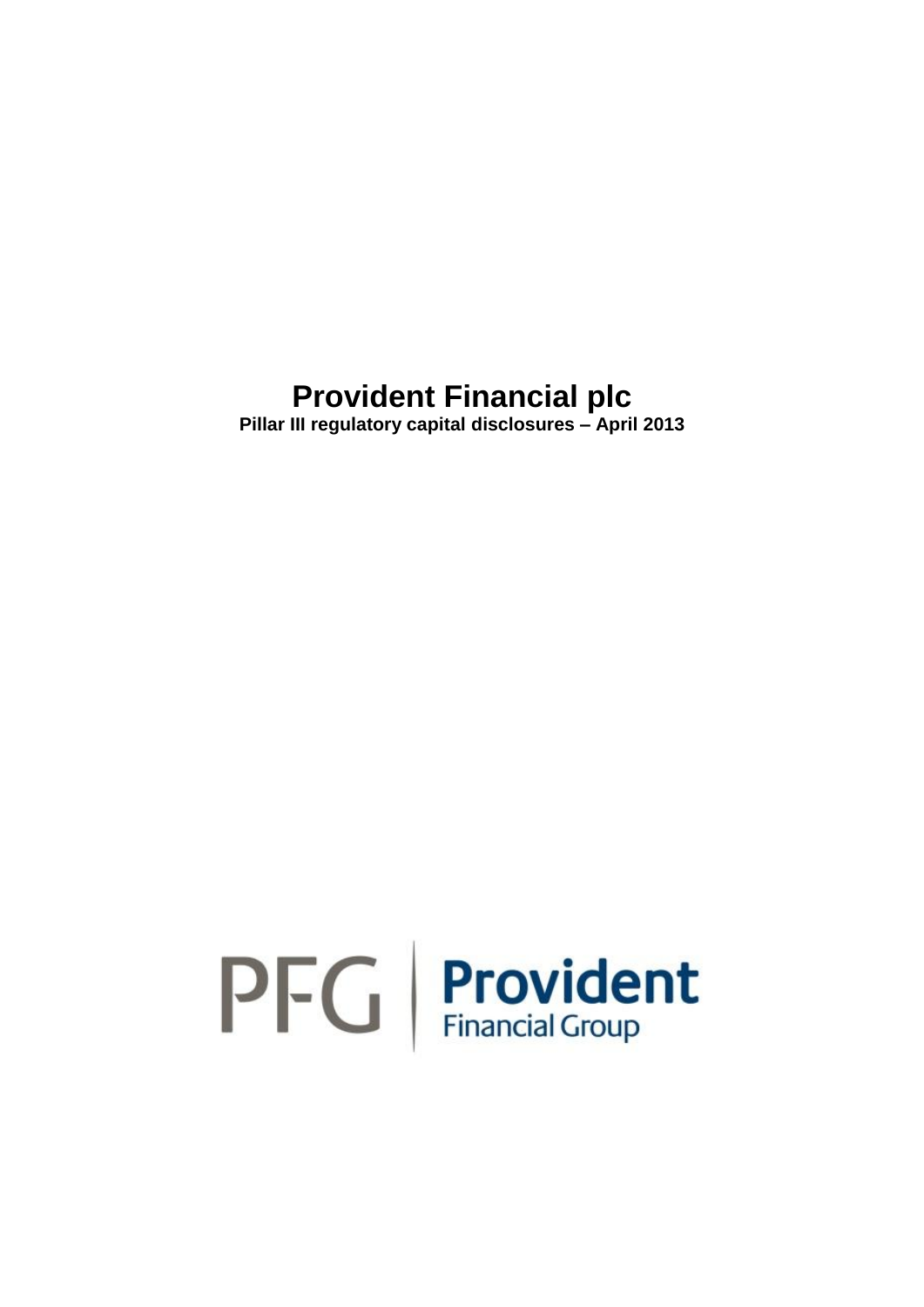**Pillar III regulatory capital disclosures – April 2013**

### **Contents**

|                                            | Page      |
|--------------------------------------------|-----------|
| 1. Introduction                            | $1 - 2$   |
| 2. Risk management objectives and policies | $3 - 18$  |
| 3. Capital adequacy                        | $19 - 21$ |
| 4. Credit risk                             | $22 - 25$ |
| 5. Counterparty credit risk                | 26        |
| 6. Interest rate risk                      | 27        |
| 7. Market risk                             | 27        |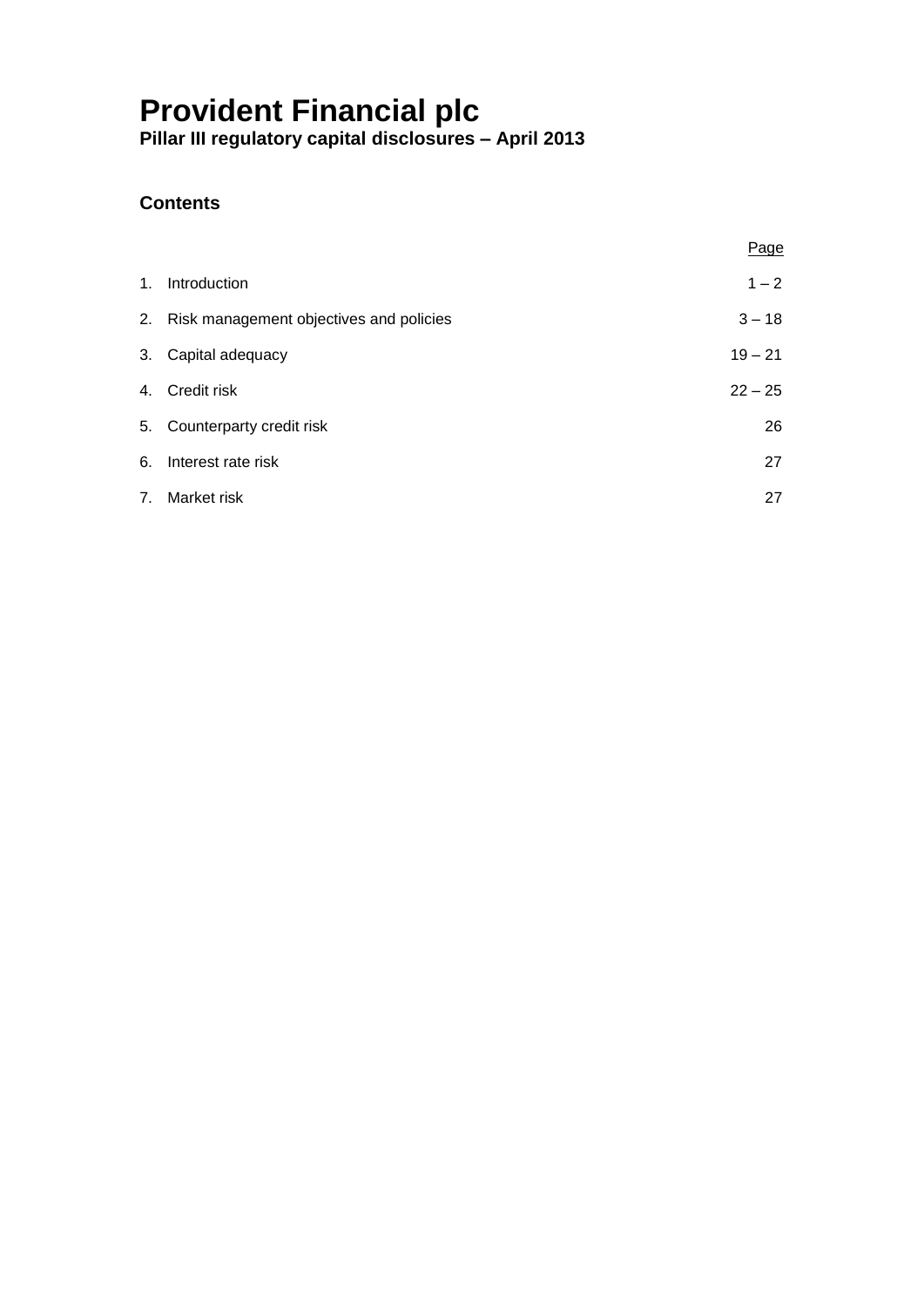### **1. Introduction**

### **1.1 Background**

The Provident Financial plc group (the group) comprises two principal trading operations:

- The Consumer Credit Division (CCD) providing home credit to the non-standard UK consumer credit market; and
- Vanquis Bank which provides credit cards to the non-standard UK consumer credit market and accepts retail deposits. In 2012 Vanquis Bank established a Polish branch and commenced a pilot, issuing credit cards to the non-standard Polish consumer credit market.

At 31 December 2012, Vanquis Bank was regulated by the Financial Services Authority (FSA). In its supervisory role, the FSA set requirements relating to capital and liquidity adequacy and large exposures. Following legal cutover on 1 April 2013, Vanquis Bank has been regulated by both the Financial Conduct Authority (FCA) and Prudential Regulation Authority (PRA). In addition, Vanquis Bank holds a consumer credit licence and is regulated by the Office of Fair Trading (OFT).

CCD operates under a number of consumer credit licences granted by the OFT but has not been subject to FSA regulation. At 31 December 2012, the group, incorporating both CCD and Vanquis Bank, was the subject of consolidated supervision by the FSA by virtue of Provident Financial plc being the parent company of Vanquis Bank. The FSA set requirements for the consolidated group in respect of capital adequacy and large exposures, but not in respect of liquidity. Following legal cutover on 1 April 2013, the group has been subject to consolidated supervision by both the FCA and PRA.

Under changes to the regulatory regime introduced by the Financial Services Act 2012, consumer credit regulation is expected to transfer from the OFT to the FCA in 2014.

### **1.2 BASEL II**

The BASEL II regulatory framework revised the BASEL I regulatory framework. The aim of BASEL II is to make regulatory capital requirements more risk sensitive and representative of risk management controls and procedures in place within firms.

The BASEL II regulatory framework was implemented in the European Union via the Capital Requirements Directive (CRD). The group and Vanquis Bank adopted the CRD with effect from 1 January 2008. The CRD comprises three Pillars:

- Pillar I is the calculation of minimum regulatory capital requirements which firms are required to hold against risk, the most significant elements for the group being credit risk and operational risk.
- Pillar II requires an Internal Capital Adequacy Assessment Process (ICAAP) by firms  $\bullet$ to assess whether additional regulatory capital over and above Pillar I should be held based on the risks faced by a firm and the risk management processes in place. A firm's Individual Capital Guidance (ICG) is set by the PRA based on the ICAAP.
- Pillar III complements Pillars I and II and aims to encourage market discipline by  $\bullet$ developing a set of disclosure requirements which allow market participants to assess key pieces of information on a firm's capital, risk exposures, risk management processes and remuneration.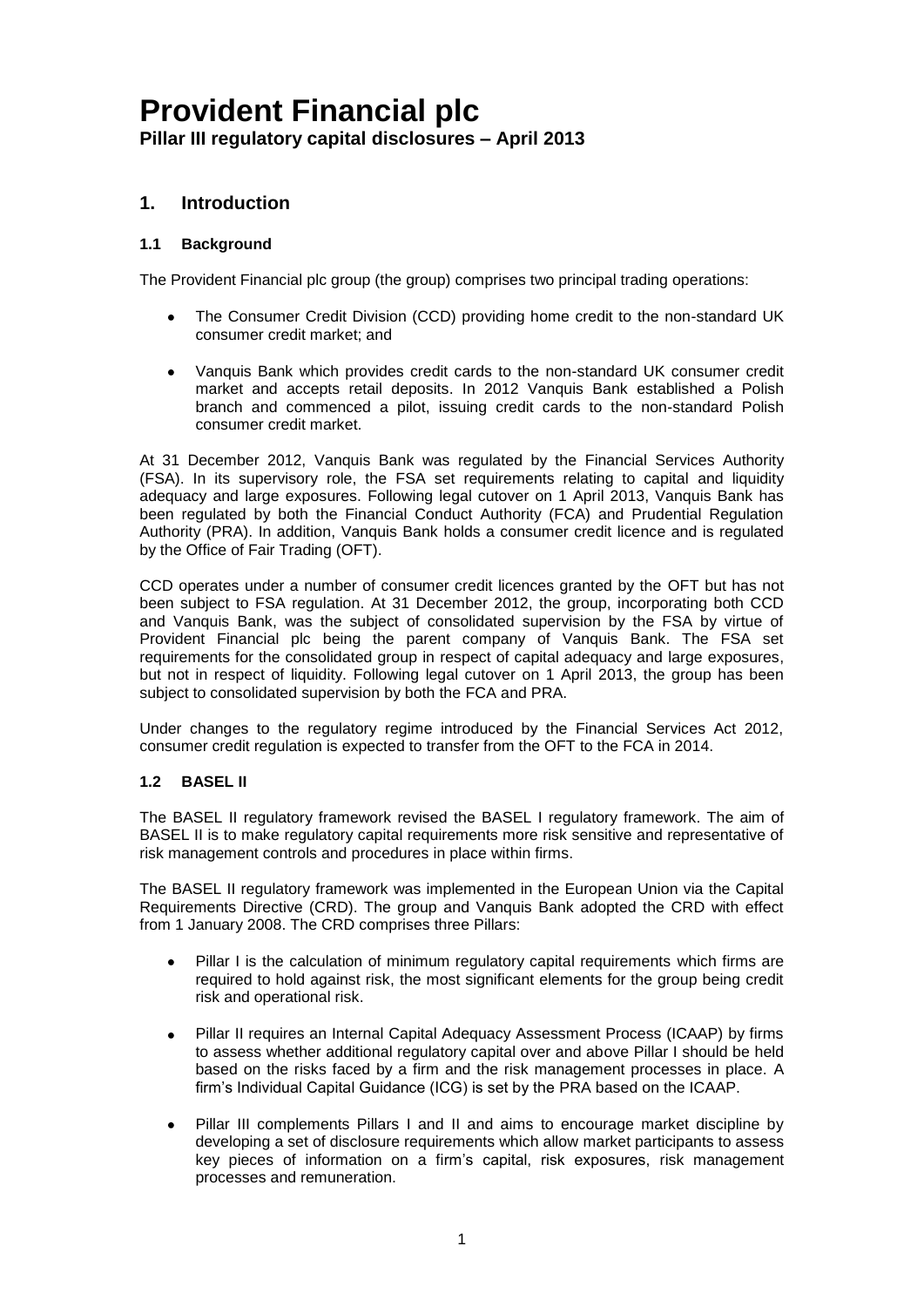### **1. Introduction (continued)**

The core components of the Basel III regulatory framework were finalised in 2011 by the Basel Committee on Banking Supervision. The impacts of the framework are to be phased in globally between 2013 and 2019 but have yet to be formally implemented in the UK. The 2013 Pillar III regulatory capital disclosures have therefore been produced based on the Basel II framework.

### **1.3 Pillar III disclosure policy**

The group's Pillar III disclosure policy is as follows:

### **Frequency of disclosures**

Pillar III regulatory capital disclosures will be made on an annual basis using the group's yearend date of 31 December. The disclosures will be published by 30 April each year. More frequent disclosures will be made if there is a material change in the nature of the group's risk profile during any particular year.

### **Media and location of Pillar III disclosures**

The Pillar III regulatory capital disclosures will be published on the group's corporate website [www.providentfinancial.com.](http://www.providentfinancial.com/)

The group annual report and accounts set out the latest financial statements in addition to a summary of the group's risks together with the controls and procedure in place to mitigate the risks. The latest annual report and accounts are also published on the group's corporate website.

### **Board approval**

The group's Pillar III regulatory capital disclosure policies were approved by the Board of Directors (the Board) on 19 June 2008.

### **1.4 Basis of Pillar III disclosures**

The Pillar III disclosures have been prepared for the group as a whole in accordance with the rules laid out in the PRA BIPRU Handbook, Chapter 11. The disclosures provide information on the capital adequacy and risk management processes of the group.

The results of all subsidiary undertakings have been included in the Pillar III disclosures. Vanquis Bank's requirement to maintain regulatory capital above a level determined by the PRA could restrict the ability and size of dividend payments made to Provident Financial plc. There are no other current or foreseen material practical or legal impediments to the prompt transfer of capital resources or repayments of liabilities between Provident Financial plc and its subsidiary undertakings.

The Pillar III disclosures were approved for publication by Provident Financial plc and Vanquis Bank on 29 April 2013.

From 2011, Vanquis Bank has been required to prepare remuneration code Pillar III disclosures in addition to the regulatory capital disclosures. These disclosures are the subject of a separate and stand-alone document and are published on the Vanquis Bank website, [www.vanquis.co.uk,](http://www.vanquis.co.uk/) on an annual basis.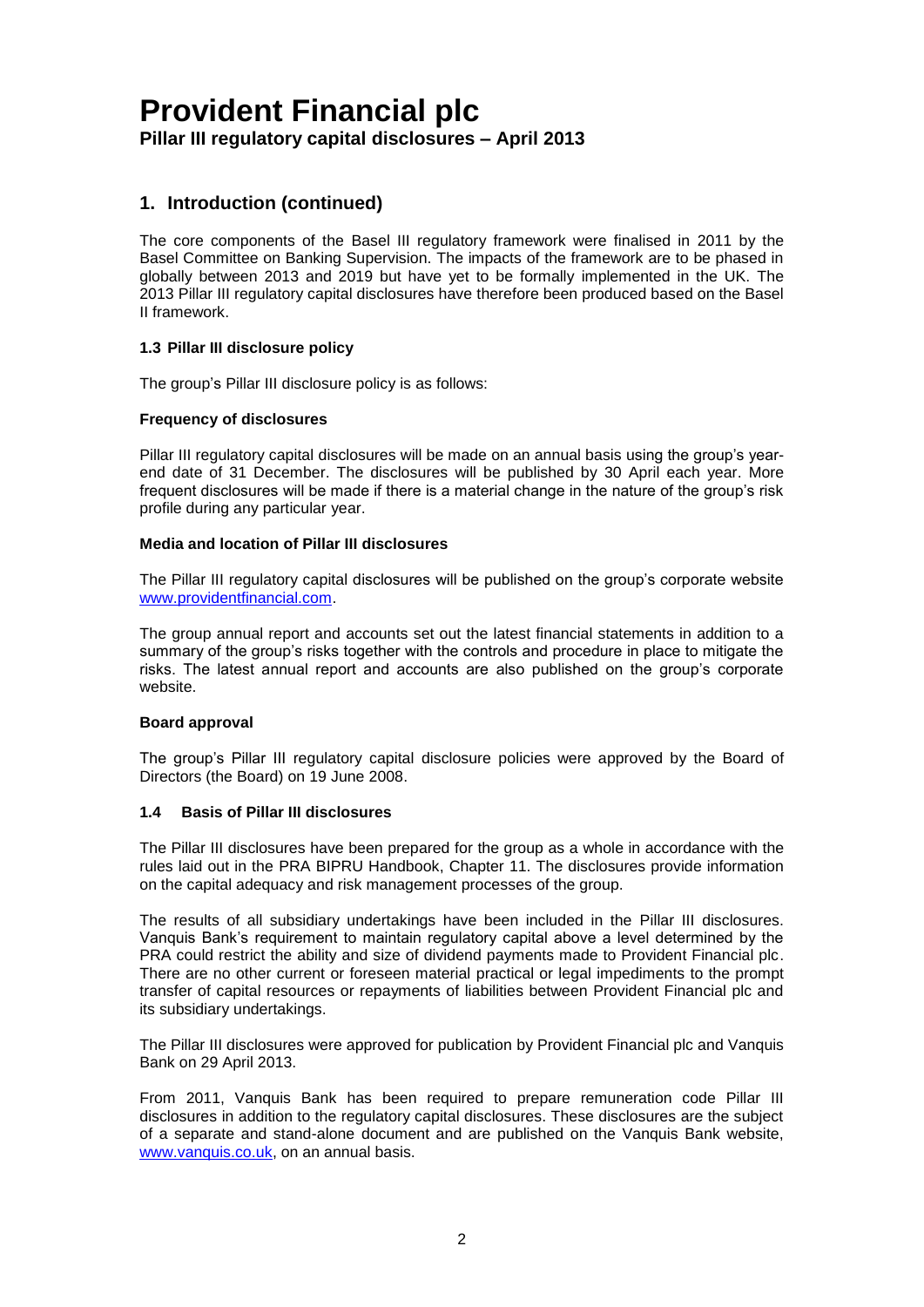### **2. Risk management objectives and policies**

### **2.1 Risk management objectives**

The Board is responsible for the alignment of strategy and risk, and for maintaining a soundsystem of risk management and internal controls. The system is designed to manage, rather than eliminate, the risk of failure to achieve business objectives and maintain a sufficient level of regulatory capital in excess of the ICG set by the PRA. The framework incorporates a fivestage process as detailed in the diagram below:



### **2.2 ICAAP**

In accordance with the CRD, the group is required to conduct an ICAAP on an annual basis or more frequently if there is a material change in the nature, trading status or risk profile of the group. The ICAAP allows the Board to assess whether the group's risk management objective is being met.

The key output of the ICAAP is a document which:

Provides a background to the group including the group structure, strategy, key management and the internal control framework and risk management processes;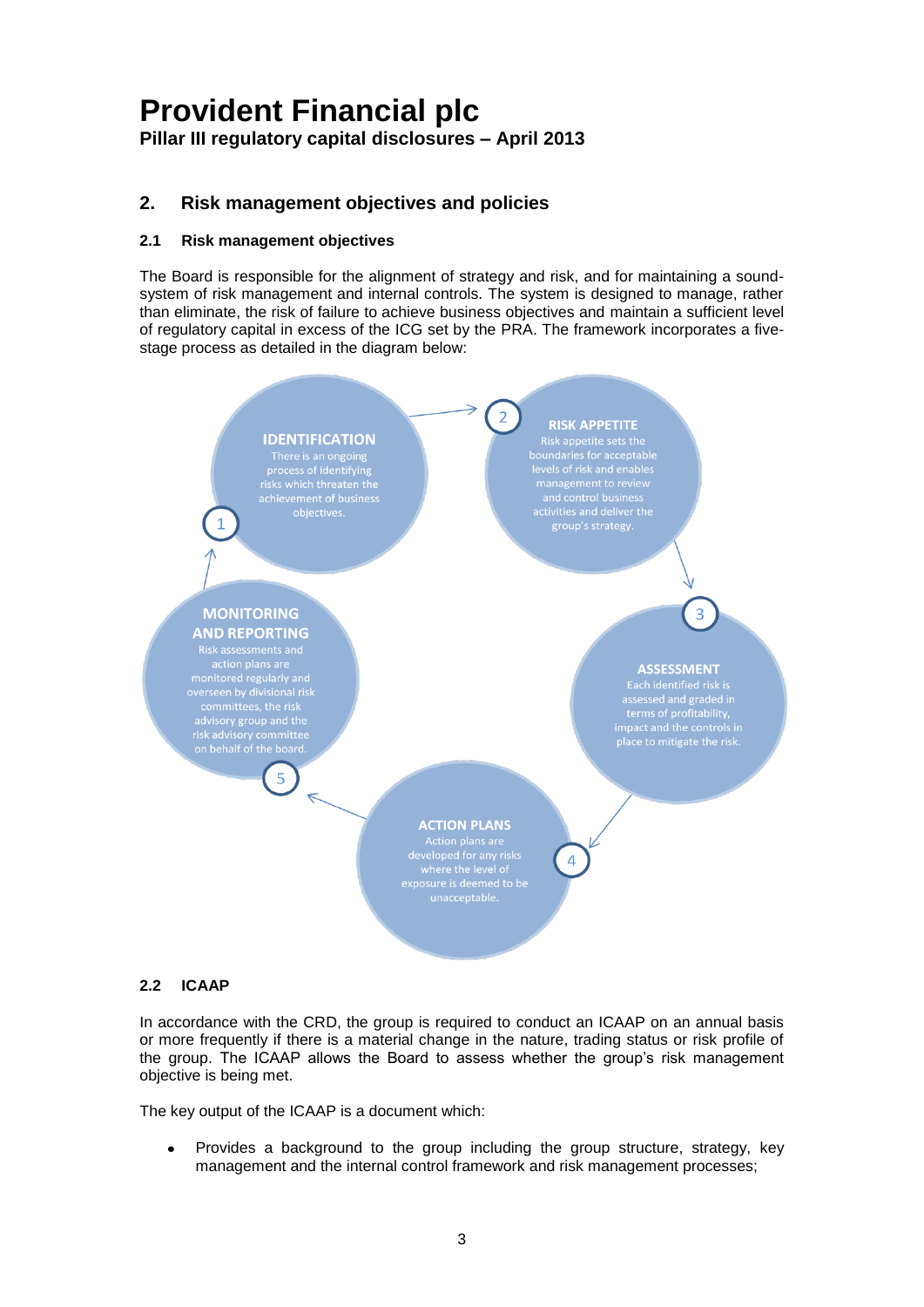### **2. Risk management objectives and policies (continued)**

- Calculates the minimum capital required under Pillar I of the CRD for both the group and Vanquis Bank;
- Identifies the various additional risks facing the group and Vanquis Bank not included in Pillar I and considers the required level of additional capital to be held against those risks (Pillar II of the CRD);
- Calculates the overall regulatory capital requirement of the group and Vanquis Bank  $\bullet$ as a result of Pillar I and Pillar II; and
- Performs stress testing on the group and Vanquis Bank's budget projections to ensure that both the group and Vanquis Bank's calculated regulatory capital requirement and the ICG is sufficient even under extreme scenarios.

The group and Vanquis Bank operate to the ICGs set by the FSA in June 2011.

The ICAAP is embedded into the group and Vanquis Bank's risk management framework. The group and Vanquis Bank's risk registers are periodically updated to ensure each of the risks are allocated into the PRA risk categories. In addition, estimates are made of the level of regulatory capital, if any, that should be held against each risk and then, after aggregating these amounts, this total is compared to the group and Vanquis Bank's regulatory capital requirement as set by the FSA and the group and Vanquis Bank's actual level of regulatory capital. On an annual basis, or more frequently if required, the group's ICAAP document is updated and approved by the Board.

Sections 2.3 and 2.4 of this report set out:

- The key features of the group and Vanquis Bank's internal control and risk management framework that are assessed as part of the ICAAP; and
- The key risks which are considered within the ICAAP to assess the overall level of  $\bullet$ regulatory capital required to be held by the group and Vanquis Bank after taking account of the adequacy of the group's internal control and risk management framework.

### **2.3 Internal control and risk management framework**

The overall group internal control and risk management framework is the responsibility of the group Board. Certain responsibilities in respect of internal control and risk management are delegated to various sub-committees who report directly to the group Board. The group Board and its committees are supported by various policies, procedures and reporting mechanisms as set out in the following chart: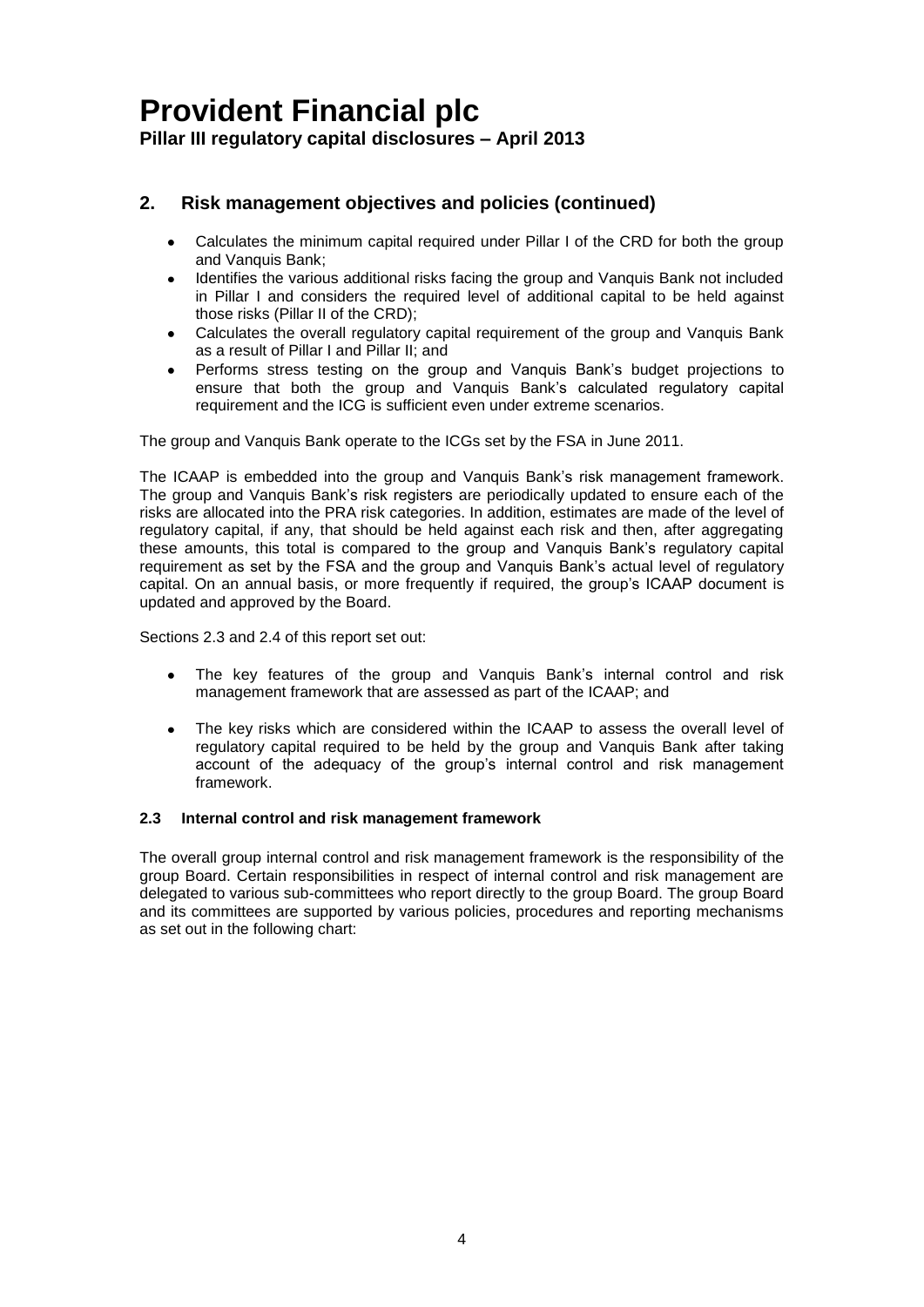**Pillar III regulatory capital disclosures – April 2013**



### **2. Risk management objectives and policies (continued)**

The group's risk appetite is defined by the policies, controls and approval limits determined within the internal control and risk management framework. This ensures that the group has an effective system of internal control and risk management to manage the group prudently within its regulatory capital requirements and to mitigate the potential for material financial loss to the business. Taking each of the above control mechanisms in turn:

### **Board of Directors**

The Board is responsible for the group's overall system of internal control and for reviewing its effectiveness. The Board comprises three executive directors, three non-executive directors and a non-executive Chairman and normally meets nine times a year including an annual two day planning conference. The Board delegates authority to a number of formal subcommittees including the Audit Committee, the Risk Advisory Committee and the Executive Committee.

The Board is considered to be well-balanced and has significant financial services and public company experience.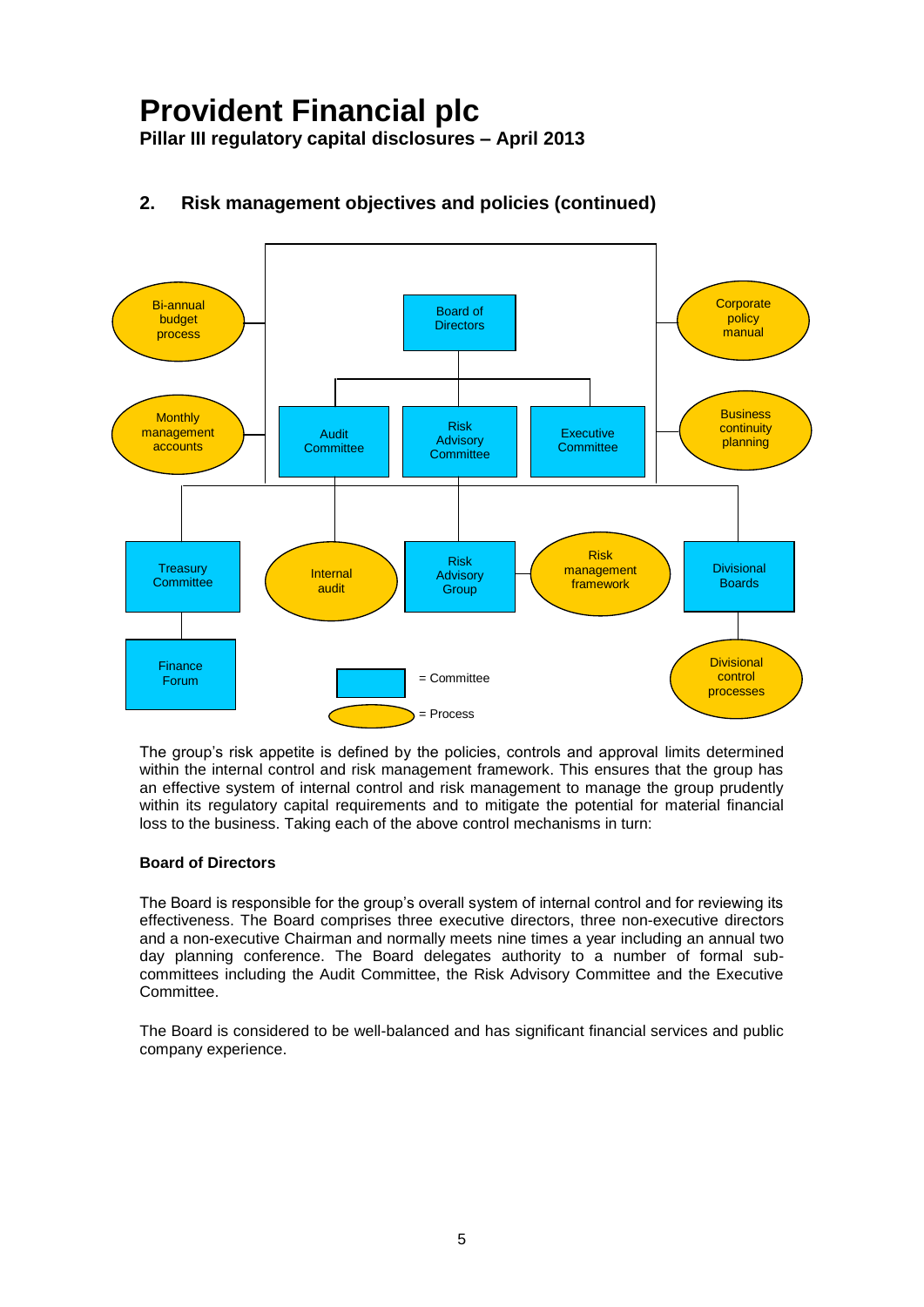### **2. Risk management objectives and policies (continued)**

### **Audit Committee**

The Audit Committee comprises the non-executive directors and is chaired by Stuart Sinclair. The Finance Director, Chief Executive, Managing Director of CCD, Head of Audit & Risk, Group Financial Controller and the external audit partner from Deloitte normally attend all meetings by invitation. The Audit Committee meets six times a year and is responsible for monitoring group-wide internal financial controls, appointment and appraisal of the external auditors, agreeing the internal audit plan each year, reviewing the reports produced by internal audit and reviewing the group's whistle-blowing policy. The Audit Committee also reviews the financial statements, interim reports and preliminary announcements of the group including any significant accounting judgements made in preparing them.

### **Internal audit**

The group's internal audit function is provided by an in-house team led by the Head of Audit & Risk.

An annual programme of work is established and approved by the Audit Committee which targets and reports on higher risk areas as identified by the group's key risk registers. The Board and Audit Committee papers include a summary of the results and recommendations from each internal audit review and a follow-up of previously reported recommendations.

### **Risk Advisory Committee (RAC)**

The group's risk management framework is managed by the RAC on behalf of the Board. The RAC comprises the three non-executive directors and the Finance Director and is chaired by Rob Anderson. The remaining executive directors and Head of Audit & Risk normally attend by invitation. The RAC keeps the group's risk registers under review, considers the most important risks facing the group and is responsible for approving the group's annual ICAAP document prior to submission to the Board. The RAC meets at least three times a year and delegates a number of responsibilities to the Risk Advisory Group (RAG).

#### **Risk Advisory Group (RAG)**

The RAG comprises the executive directors, the Company Secretary, the Head of Audit & Risk, the Group Treasurer and the Group Financial Controller. Divisional risk directors attend by invitation. The RAG is chaired by the Finance Director and formally meets at least four times a year and considers the group's risk management framework and risk appetite including the extent and nature of the risks facing the group, the extent and categories of risk which are acceptable to bear, the likelihood of the risk materialising, the group's ability to mitigate the risk, and the costs of operating particular controls relative to the benefits obtained. It also reviews the risk registers prepared by the divisional risk committees each quarter, challenging and making changes where appropriate. In addition, it has primary responsibility for producing the ICAAP document. It submits a schedule of key risks, divisional key risk registers, and the ICAAP document to the RAC for review and approval.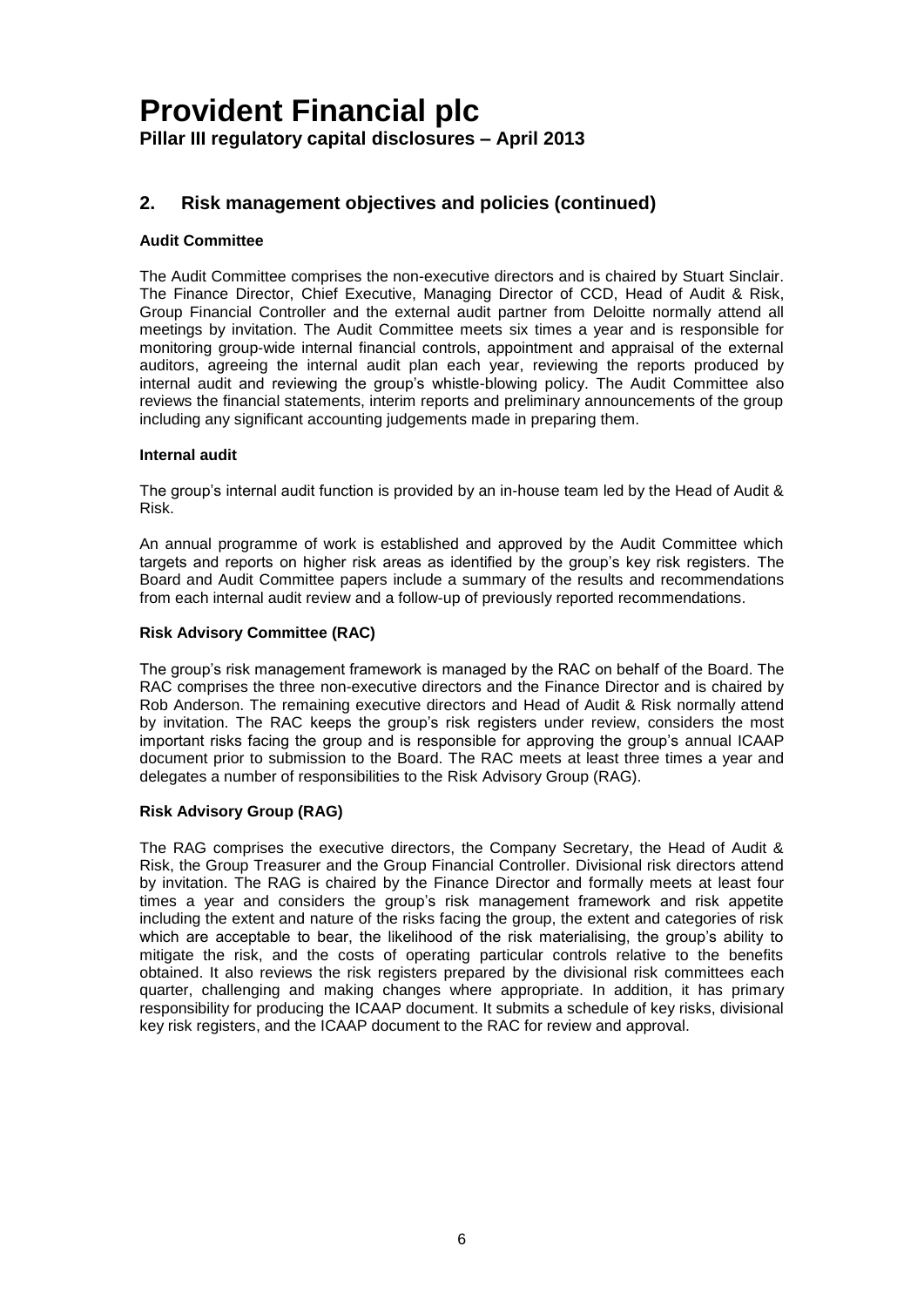### **2. Risk management objectives and policies (continued)**

### **Treasury Committee**

The Treasury Committee is chaired by the Finance Director and comprises the Group Treasurer, the divisional finance directors, the Group Financial Controller, the Head of Tax and other key members of the finance function. The Treasury Committee manages the treasury activities of the group and meets at least six times a year. The Treasury Committee is not a formal sub-committee of the Board but it regularly reports to the Board on compliance with treasury policies and other treasury matters. The Treasury Committee is also responsible for monitoring the group's capital adequacy and liquidity positions.

### **Finance Forum**

The Finance Forum is chaired by the Finance Director and comprises the heads of finance, treasury, tax and legal within the group. The role of the Finance Forum is to monitor and discuss accounting and internal control issues, trading performance, tax and investor relations matters. The Finance Forum meets at least six times a year in conjunction with the Treasury Committee.

#### **Divisional Boards**

The group has two divisional Boards; CCD and Vanquis Bank. Each divisional Board is responsible for the day-to-day operations of their division. The divisional Boards have implemented various controls to mitigate the risks specific to their business. Further information on the Vanquis Bank Board has been included on page 8 below.

#### **Divisional control processes**

The divisions have a number of important controls to manage risk as follows:

#### CCD

In addition to the control from the divisional Board and those group-wide controls set out above, the most significant divisional controls within CCD are as follows:

- *Change Programme Governance Committee* A governance framework to oversee significant business projects.
- *Business Risk Committee (BRC)* Responsible for the management and reporting of risk and for updating the divisional risk register on at least a quarterly basis.
- *Risk management function*  Supports the BRC in the identification and management of risks.
- *Credit Committee*  Implements credit policy and monitors credit performance.
- *Field risk* Responsible for the detection of fraud in the field operations.
- *Compliance function* Responsible for assessing compliance with laws and regulations.
- *Hierarchy of field structure* Well-established hierarchical structure to manage and control the field workforce.
- *Field Audit* Responsible for the auditing of the field network covering locations over a 3 year cycle.
- *Financial and Operational Performance Committee (FOPCO) –* Responsible for the challenge and monitoring of significant financial and operational matters.
- *Strategic Planning Committee* Identifies the content of the CCD Strategic Change Agenda.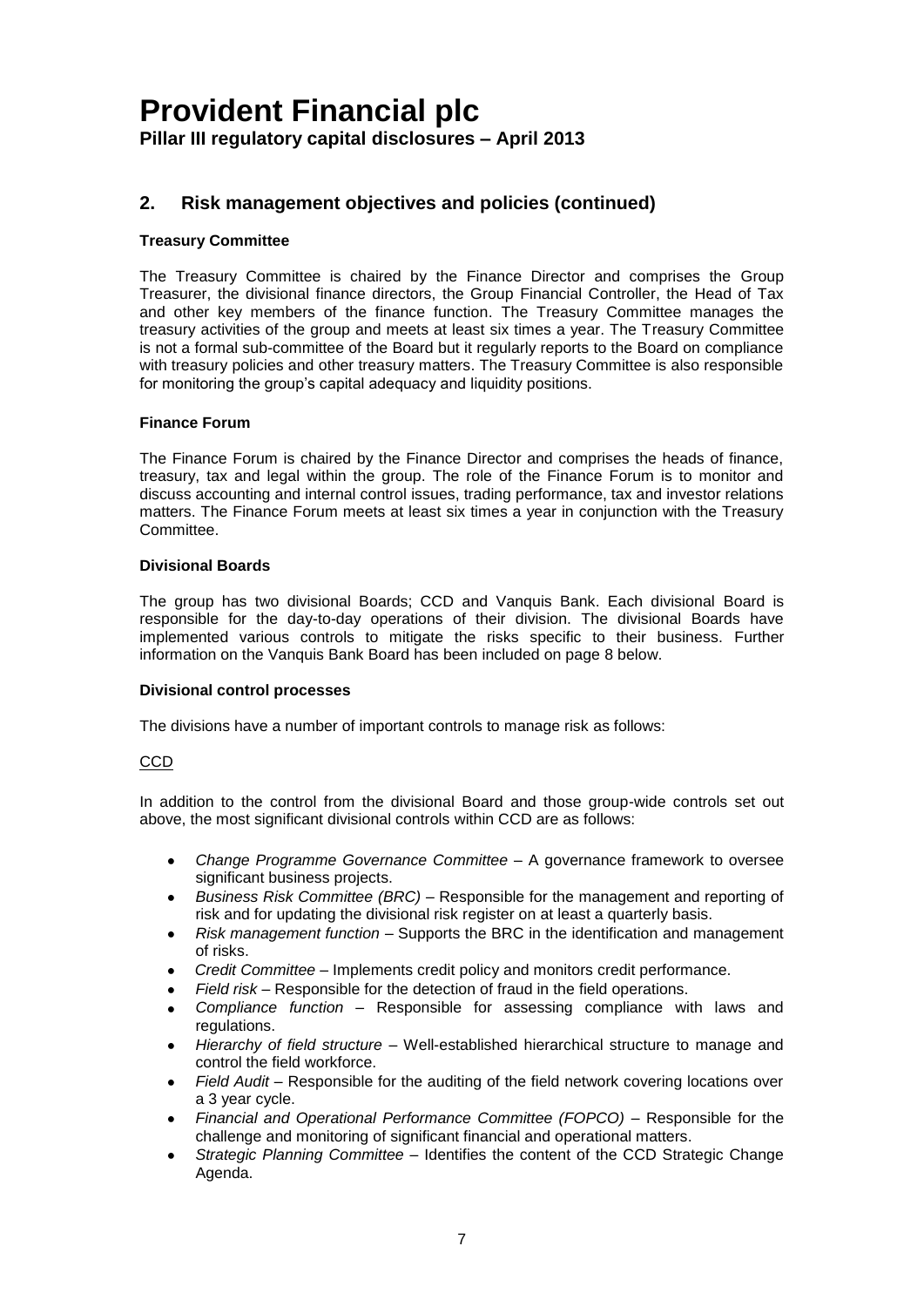### **2. Risk management objectives and policies (continued)**

- *Agent Policy Steering Group*  Monitors compliance with policies relating to the selfemployed status of agents.
- *Customer and Conduct Risk Committee*  To oversee CCD activity from a customer  $\bullet$ perspective including a review of risks to the fair treatment of customers.
- *HR Strategy Committee –* To oversee HR strategy, succession planning, and the performance management framework.
- *Commission and Field Manager Bonus Steering Group –* Proposes, evaluates and approves changes to the agent commission scheme and manager bonus schemes.
- *Remuneration Committee -* Responsible for remuneration policy implementation.

### Vanquis Bank

As a regulated entity with a banking licence, Vanquis Bank replicates a number of the internal control and risk management processes typically only held at a group level in many organisations.

The Board of Vanquis Bank is as follows:



The Vanquis Bank Board comprises three executive directors, two independent non-executive directors and two non-executive directors. The Board of Vanquis Bank is considered to be well-balanced with significant financial services and public company experience.

In addition to the group-wide controls set out above, the most significant controls within Vanquis Bank are as follows:

*Project Management Office* – An executive sign-off committee to oversee project justification and execution.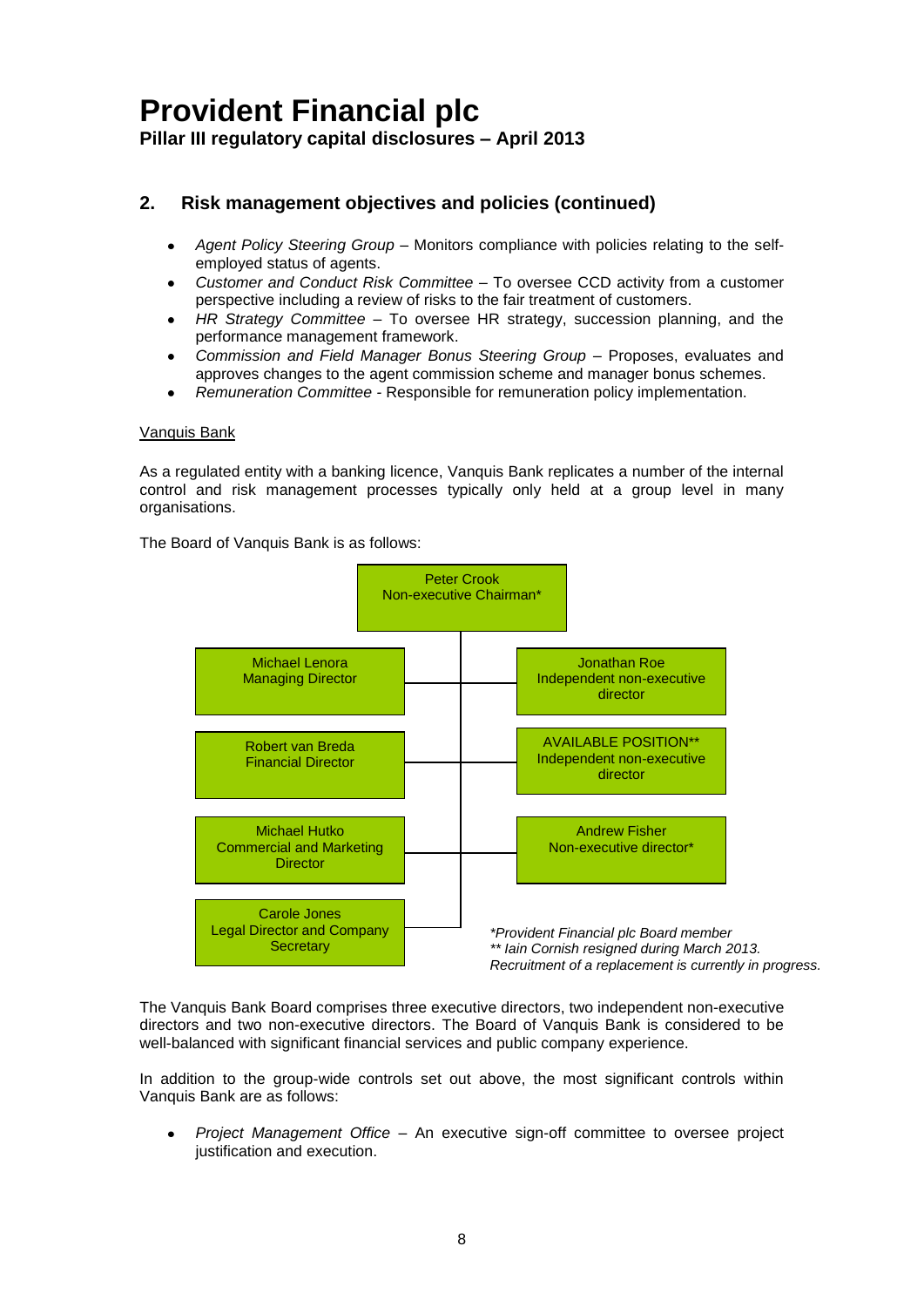**Pillar III regulatory capital disclosures – April 2013**

### **2. Risk management objectives and policies (continued)**

- *Audit Committee* Responsible for monitoring internal controls and accounting policies/issues.
- *Risk Committee* Responsible for the management and reporting of risk and for updating the divisional risk register on at least a quarterly basis.
- *Treasury Committee* Responsible for the day-to-day monitoring of liquidity and capital requirements.
- *Deposits Committee*  A sub-committee of the Treasury Committee with delegated responsibility for retail deposit pricing, tranche size and product changes.
- *Remuneration Committee*  Responsible for remuneration policy implementation and compliance with the Remuneration Code.
- *Credit Committee*  Implements credit policy and monitors credit performance.
- *Compliance Committee*  Responsible for compliance and TCF.
- *Risk management function*  Supports the Risk Committee in the identification and management of risks.
- *Risk identification and controls self assessment framework*  Ongoing self assessment of control effectiveness against identified risks facing each business area.
- *Compliance function* Responsible for assessing compliance with laws and regulations.
- *In-house reviews* An internal audit function which performs specific Vanquis Bank audit reviews and works with group internal audit function in determining risk areas for review.
- *Early warning bulletin* A pre-determined process to escalate potential business issues throughout the business.
- *Customer Experience Forum*  Reviews risks to the fair treatment of customers.

The governance framework of Vanquis Bank was reviewed by the FSA as part of an ARROW visit at the end of 2009 with no specific action points being raised in respect of a risk mitigation plan.

#### **Bi-annual budget process**

Each division produces a formal budget in November each year covering the current year outturn, the budget for the following year and the forecast for the four subsequent years. The budgets are fully aligned with the group's strategy. Each division presents its budget to the executive directors before the budgets are consolidated and submitted to the Board for approval at the December Board meeting. A formal budget update is produced in May of the following year which is again approved by the Board at its June Board meeting.

#### **Monthly management accounts**

Monthly management accounts are prepared comparing actual trading results by division to budget and the prior year. Capital adequacy, operational KPIs funding and economic trends are also reported monthly. A rolling forecast of the full year out-turn is produced as part of the management accounts pack. Management accounts are distributed to the executive directors and senior members of the management team on a monthly basis and are distributed to the Board for each Board meeting.

### **Corporate policy manual**

The group has a corporate policy manual which is fully aligned with the group's risk management framework and risk appetite and sets out authority levels within the group. The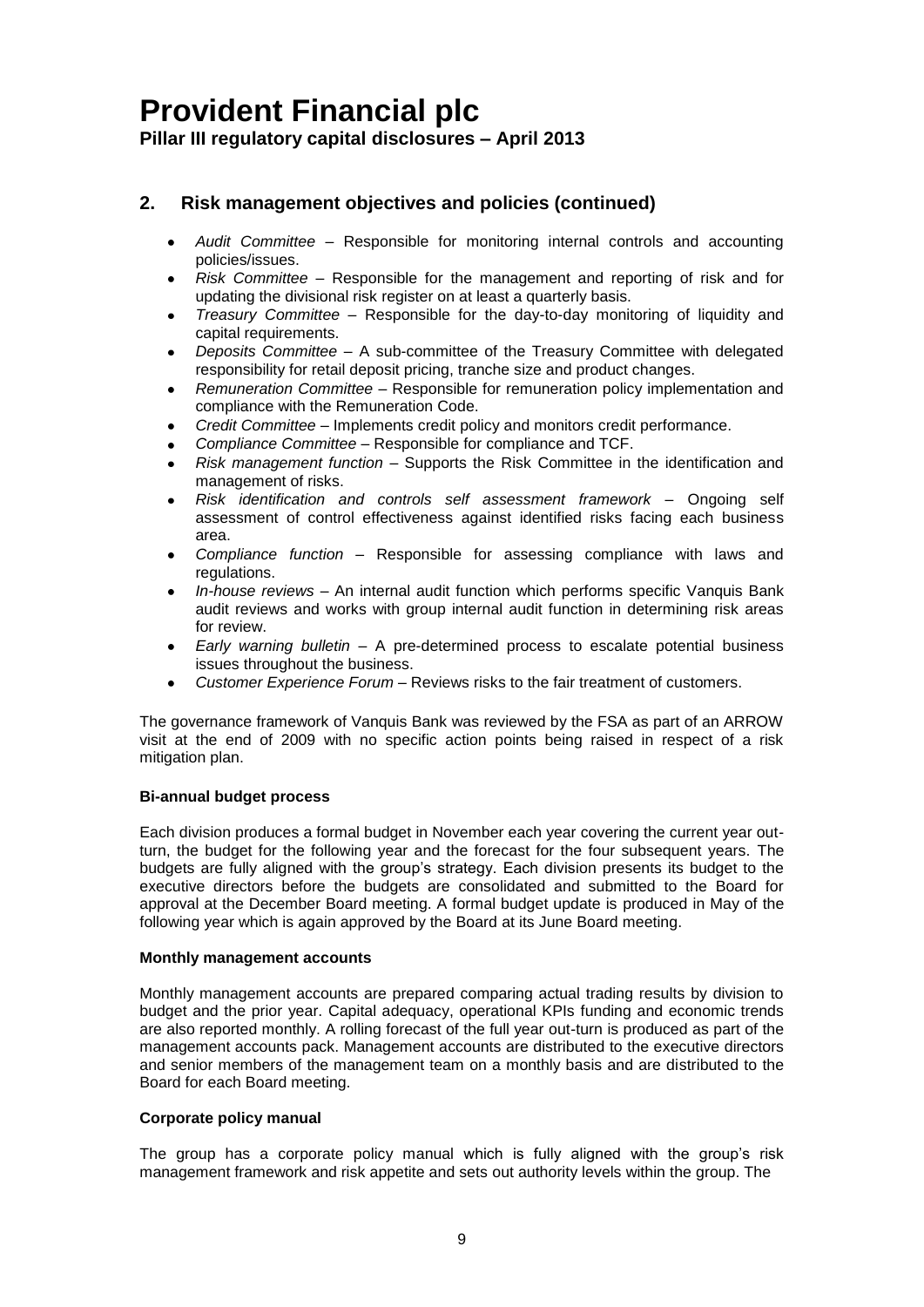### **2. Risk management objectives and policies (continued)**

corporate policy manual is distributed to the divisional Boards which are required to confirm compliance with these policies on a bi-annual basis and outline any areas of non-compliance during the year. The corporate policy manual is supported by divisional policy documents.

### **Risk management framework**

The group has a risk management framework which details how the group meets the requirements of the corporate policy on risk management, describes the group's approach to risk management and outlines the key roles and responsibilities for the management of risk. The key elements of the risk management framework include the group's risk universe, risk appetite, risk assessment processes and risk management and monitoring. The risk management framework is formally reviewed and approved by the RAG and RAC annually.

### **Business continuity planning**

Each division is responsible for preparing, maintaining and testing its own business continuity plans and ensuring that their plans are fit for purpose within the framework and strategy agreed by the RAG.

### **2.4 Key risks faced by the group**

In the course of its business, the group is exposed to a wide range of risks. For the purposes of undertaking the ICAAP, the group's risks are categorised into the group's risk universe categories which are:

- $\bullet$ Credit risk;
- $\bullet$ Business/strategic risk;
- Operational risk:
- $\bullet$ Financial risk; and
- $\bullet$ Regulatory risk.

As part of the ICAAP process, the group's risk universe categories are mapped to the PRA's GENPRU 1.2.30 risk classes to ensure that all GENPRU risk categories have been considered.

The definition of these risks and the associated controls and procedures in place to mitigate the risks are as follows:

### **2.4.1 Credit risk**

Credit risk is the risk that the group will suffer loss in the event of a default by a customer, bank or other counterparty. A default occurs when the customer or a counterparty fails to honour repayments as they fall due. Customer defaults in the non-standard credit market are typically higher than in more mainstream markets although demonstrate greater stability since customers are impacted to a lesser extent than prime borrowers by economic cycles. However, current economic conditions remain challenging which has led to continued pressure on customers' disposable incomes from food, fuel and utility price inflation and increased levels of unemployment and under-employment.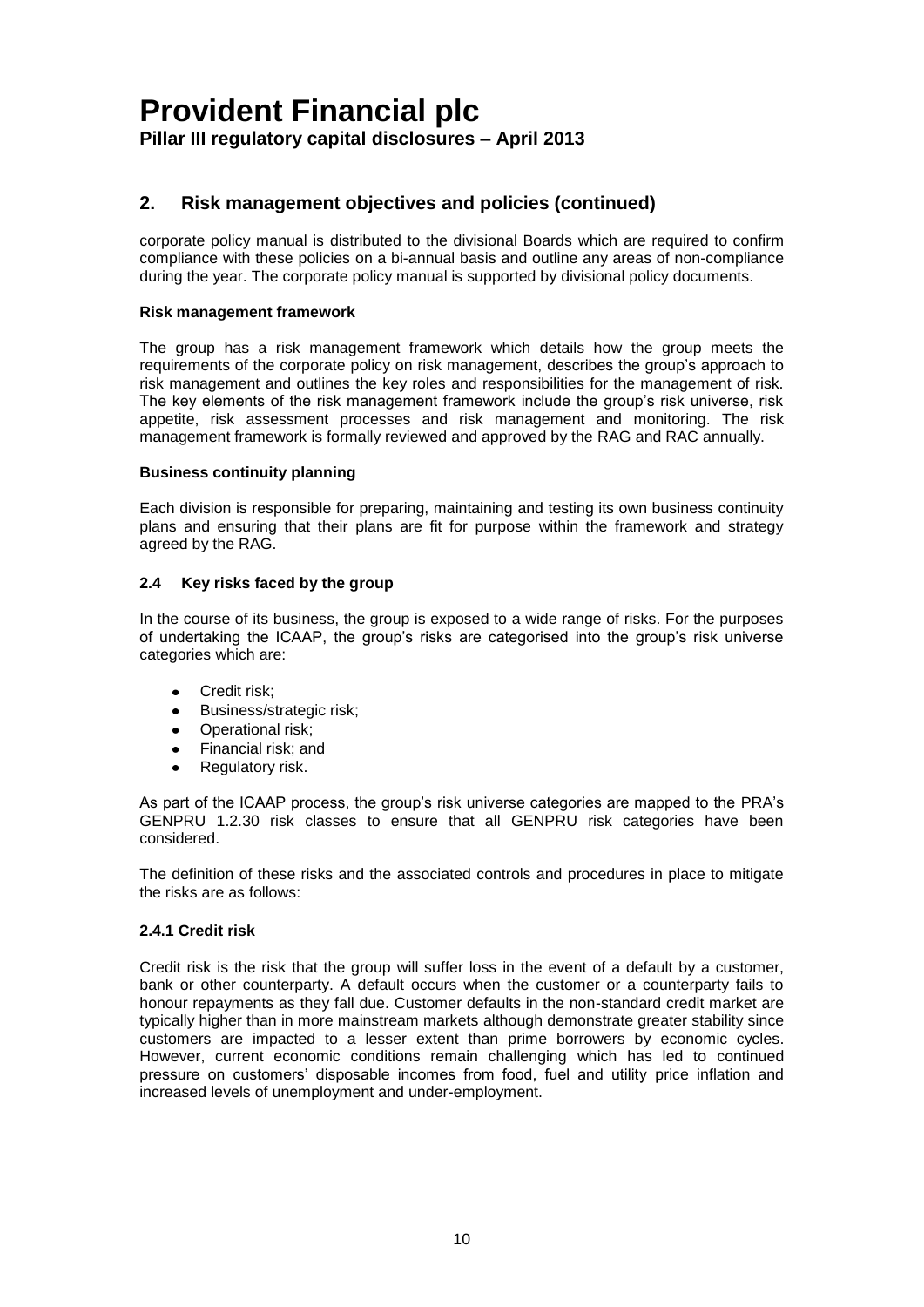### **2. Risk management objectives and policies (continued)**

### **CCD**

Credit risk within CCD is managed by the CCD credit committee which meets at least every two months and is responsible for approving credit control policy and decisioning strategy.

Credit risk is managed using a combination of lending policy criteria, credit scoring (including behavioural scoring), policy rules, individual lending approval limits, central underwriting, and a home visit to make a decision on applications for credit.

The loans offered by the weekly home credit business are short-term, typically a contractual period of around a year, with an average value of approximately £500. The loans are underwritten in the home by an agent with emphasis placed on any previous lending experience with the customer and the agent's assessment of the credit risk based on a completed application form and the home visit. Once a loan has been made, the agent visits the customer weekly, or in some cases monthly, to collect payment. The agent is well placed to identify signs of strain on a customer's income and can moderate lending accordingly. Equally, the regular contact and professional relationship that the agent has with the customer allows them to manage customers' repayments effectively even when the household budget is tight. This can be in the form of taking part-payments, allowing missed payments or occasionally restructuring the debt in order to maximise cash collections.

Agents are primarily paid commission for what they collect and not for what they lend, so their main focus is on ensuring loans are affordable at the point of issue and then on collecting cash. Affordability is reassessed by the agent each time an existing customer is re-served, or not as the case may be. This normally takes place within 12 months of the previous loan because of the short-term nature of the product.

Arrears management within home credit is a combination of central letters, central telephony, and field activity undertaken by field management. This will often involve a home visit to discuss the customer's reasons for non-payment and to agree a suitable resolution.

#### **Vanquis Bank**

Credit risk within Vanquis Bank is managed by the Vanquis Bank Credit Committee which meets at least quarterly and is responsible for ensuring that the approach to lending is within sound risk and financial parameters and that key metrics are reviewed to ensure compliance with policy.

A customer's risk profile and credit line is evaluated at the point of application and at various times during the agreement. Internally generated scorecards based on historic payment patterns of customers are used to assess the applicant's potential default risk and their ability to manage a specific credit line. For new customers, the scorecards incorporate data from the applicant, such as income and employment, and data from an external credit bureau. Each potential customer receives a welcome call from contact centre staff to verify details and complete the underwriting process. Initial credit limits are low, typically £250. For existing customers, the scorecards also incorporate data on actual payment performance and product utilisation and take data from an external credit bureau each month to refresh customers' payment performance position with other lenders. Credit lines can go up as well as down according to this point-in-time risk assessment.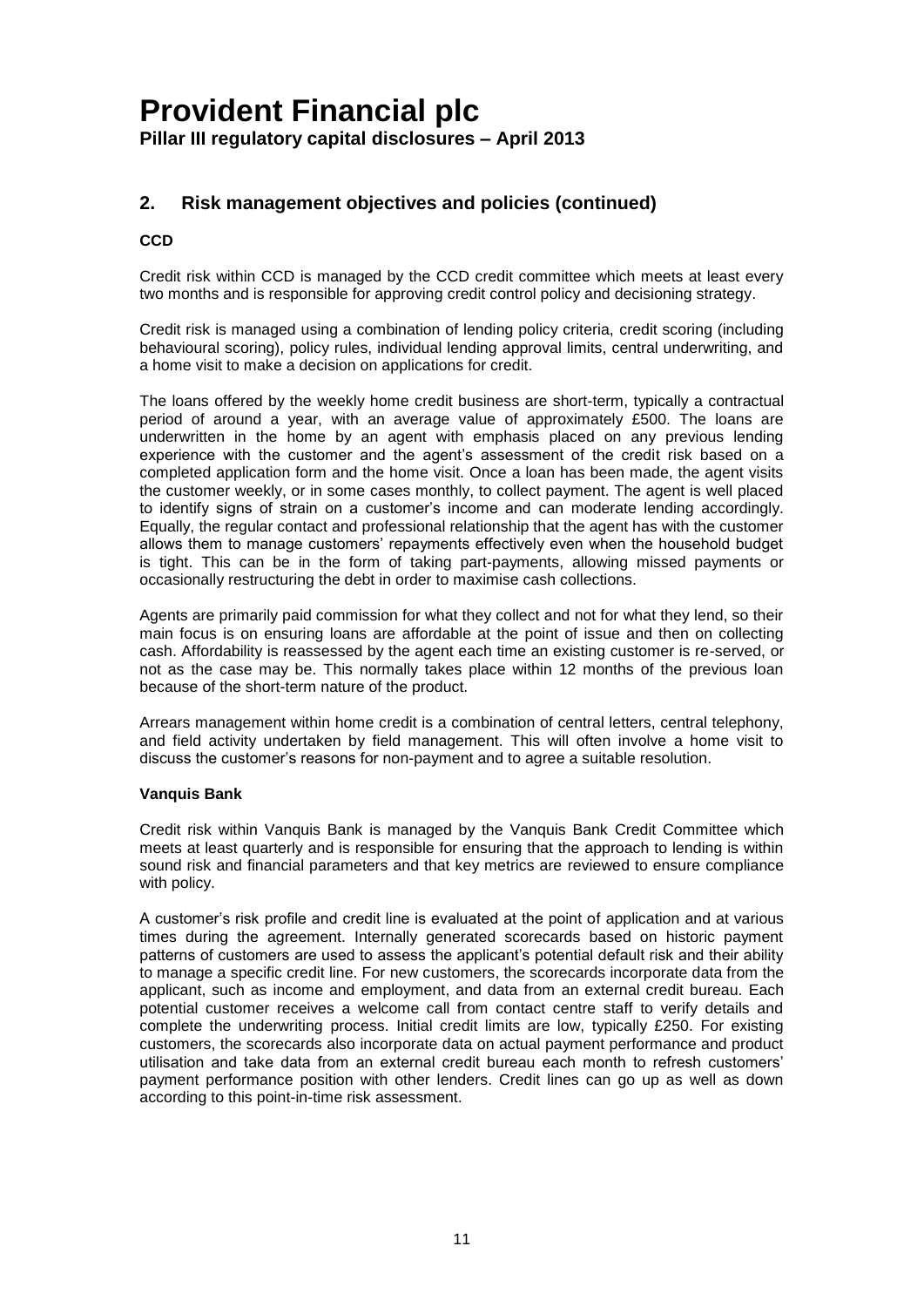### **2. Risk management objectives and policies (continued)**

Arrears management is a combination of central letters, inbound and outbound telephony and outsourced debt collection agency activities. Contact is made with the customer to discuss the reasons for non-payment and specific strategies are employed to support the customer in returning to a good standing or appropriate forbearance arrangements are put in place.

### **Bank counterparties**

Counterparty credit risk arises as a result of cash deposits placed with banks and the use of derivative financial instruments with banks and other financial institutions which are used to hedge interest rate risk and foreign exchange rate risk.

Counterparty credit risk is managed by the group's Treasury Committee and is governed by a Board-approved counterparty policy which ensures that the group's cash deposits and derivative financial instruments are only made with high-quality counterparties with the level of permitted exposure to a counterparty firmly linked to the strength of its credit rating. In addition, there is a maximum exposure limit for all institutions, regardless of credit rating. This is linked to the group's regulatory capital base in line with the group's regulatory reporting requirements on large exposures to the PRA.

### **2.4.2 Business/strategic risk**

The group's business/strategic risk category comprises reputational risk, business risk, market risk and concentration risk. Risk descriptions together with the key controls in place to mitigate the risks are set out below:

#### **Reputational risk**

Reputational risk is the risk that an event or circumstance could adversely impact on the group's reputation. Operating in the non-standard market leads to greater scrutiny of the group's activities and any adverse publicity from the activities of legislators, pressure groups and the media could potentially have a detrimental impact on the group's sales and collections activities. In particular, media and pressure group activity can increase during an economic downturn or when the group is performing well. In addition, there is currently significant media interest in the non-standard sector primarily focussed on the activities of the fast-growing payday lending industry.

Reputational risk is managed in a number of ways. At a group level there is a dedicated team and established procedures for dealing with media issues. Credit and collection policies are designed to ensure that both businesses adhere to responsible lending principles. In Vanquis Bank, the Compliance Committee oversees the application of the FCA's treating customers fairly regime, in CCD, the Customer and Conduct Risk Committee focus on the fair treatment of customers. In addition, a pro-active communication programme to foster a better understanding of the group's products is co-ordinated at a group level.

Both divisions regularly conduct customer satisfaction surveys to ensure that customer's needs are being met and that customers are satisfied with the service they are receiving. Customer satisfaction in the CCD business is 92% (2011: 91%) and in Vanquis Bank is 89% (2011: 84%). In addition, customer complaints remain low in both businesses.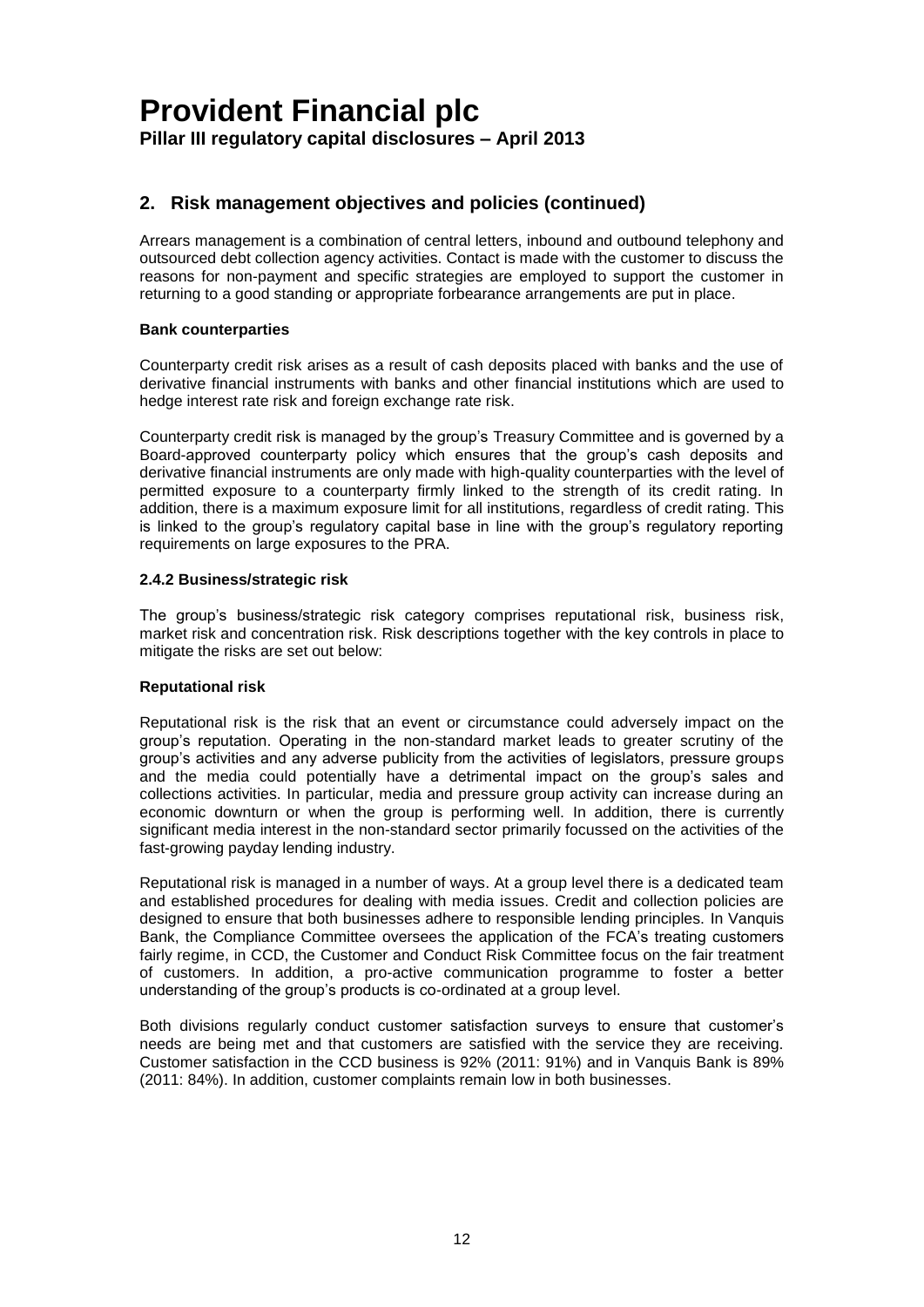### **2. Risk management objectives and policies (continued)**

The group have received a maximum score rating and was ranked joint first globally for the second year running amongst financial services companies in the FTSE4Good Index Series which measures the environmental, social and governance ratings of publicly listed companies worldwide. This achievement reflects the continued investment that the group and its employees have made in embedding the corporate responsibility programme across all areas of the business.

Continued investment and focus on corporate responsibility and investment in a group coordinated community programme helps to foster good relations with customers and the areas in which they live.

### **Business risk**

Business risk is the risk of loss arising from the failure of the group's strategy or management actions over the planning horizon. Continued pressure on customers' incomes from rises in fuel, food and utility costs and a protracted period of weak or negative growth in the UK economy could impact the demand for credit, impairments and the group's growth plans. Potential increased competition from competing formats such as direct mail and rent to own may restrict the ability of CCD to grow its customer base. In addition, increased marketing activity from existing competitors may impact Vanquis Bank's growth rates.

The group has developed a clear strategy to grow the business by focusing on being the leading non-standard specialist lender in its chosen markets. To deliver the strategy the group aims to grow its existing businesses in a controlled manner by developing new distribution channels; developing or acquiring new products and services to meet the changing needs of customers; and enhancing business processes to ensure that the group remains efficient and competitive.

The business risk associated with failure to deliver the group strategy is mitigated by a number of actions:

- A clear group strategy is in place;
- A planning conference is held annually;
- Central resource is in place to develop corporate strategy;
- New products or processes are thoroughly tested prior to roll-out;
- There is comprehensive monitoring of competitor products, pricing and strategy;
- Robust business change functions oversee change programmes;
- The group has comprehensive monthly management accounts, a monthly rolling forecast and a biannual budgeting process;
- Loans are short term in nature and, in CCD, agents visit customers in their homes and are therefore able to stay up to date with customer circumstances;
- Impairment arises from unexpected life events rather than from expected changes in income of the group's customers; and
- Measures taken to improve arrears management and bolster credit quality in CCD are proving to be the right approach in the current economic environment.

#### **Market risk**

Market risk is the risk of loss due to adverse market movements caused by active trading positions taken in interest rates, foreign exchange markets, bonds and equities.

The group's corporate policies do not permit it to undertake position taking or trading books of this type and therefore it does not do so.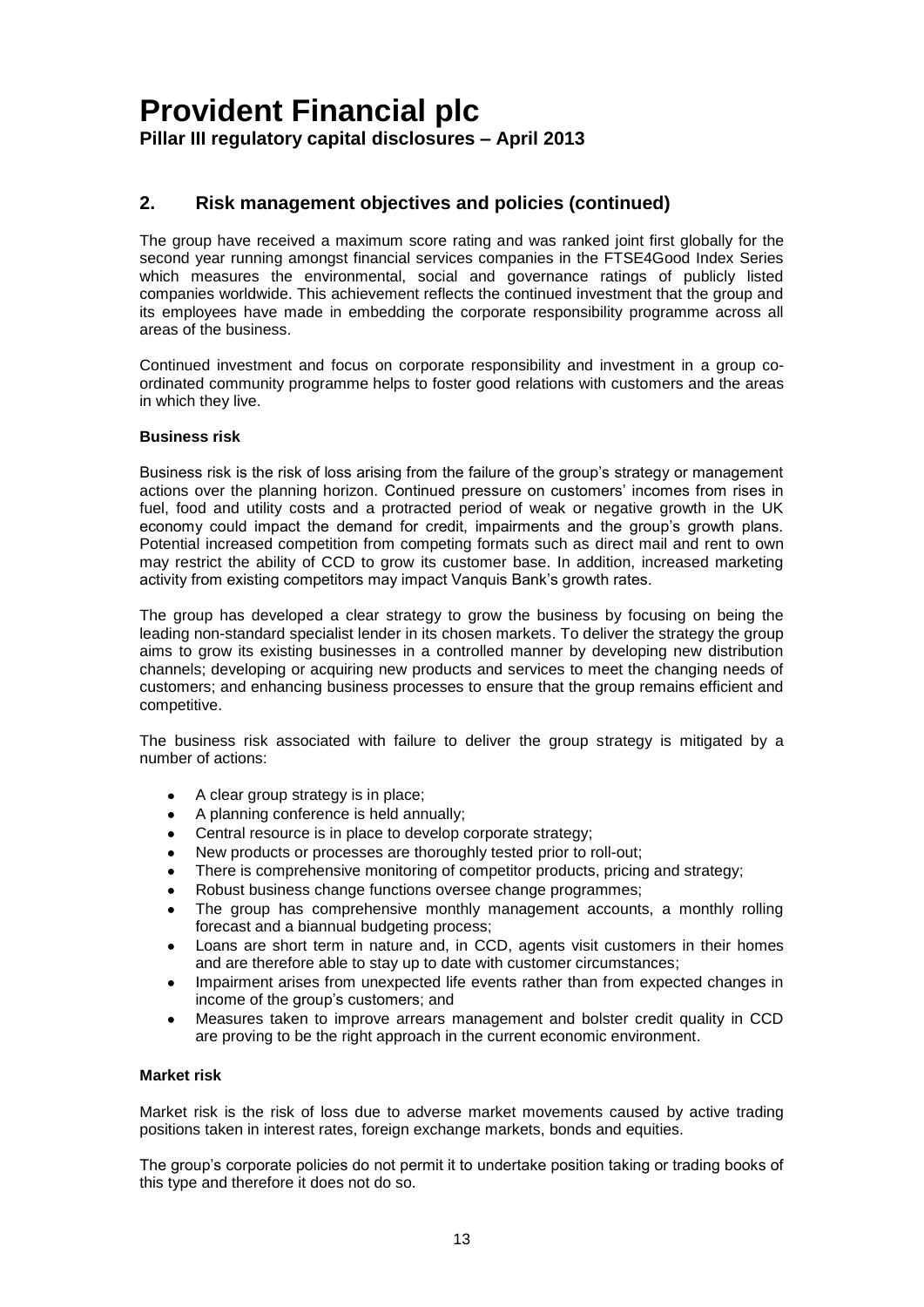### **2. Risk management objectives and policies (continued)**

### **Concentration risk**

Concentration risk is the risk arising from the lack of diversification in the group's business either geographical, demographic or by product.

The group's operations are concentrated wholly in the non-standard consumer credit market in the UK, Republic of Ireland, and a pilot credit card operation in Poland which may indicate concentration risk. However, the group's customer base is well diversified throughout the UK, and the Republic of Ireland, and is not concentrated in a particular region. In addition, the group offers a number of different products in addition to the core home credit loan and the core Vanquis Bank credit card to ensure that there is not an over reliance on a particular product.

### **2.4.3 Operational risk**

Operational risk is the risk of loss resulting from inadequate or failed internal processes, people and systems.

The group manages operational risk as part of the risk management process. Each division has the responsibility for putting in place appropriate controls to mitigate operational and other risks. Both CCD and Vanquis Bank operate their own risk functions whose responsibility it is to monitor operational risks at a divisional level, monitor the controls in place to mitigate those risks and determine the likelihood, value and impact of the risks. Regular reporting of all risks, including operational risk, is presented to the divisional Boards and to the RAG on a quarterly basis by means of updated risk registers.

The principal operational risks and the key controls in place to mitigate those risks are as follows:

**IT systems** - Like any other financial services organisation, the group's divisions rely on the effective and efficient use of IT systems. IT is managed on a divisional basis by experienced management teams with the use of third party contractors and by experienced management teams with the use of third party contractors and consultants where necessary. Vanquis Bank is reliant on a third party provider (FDI) for its core customer credit card platform and Newcastle Building Society (NBS) for its retail deposit platform, and IT systems in CCD are hosted by an external third party provider (Node4).

The group has disaster recovery procedures and policies in place which are designed to allow the group to continue trading in the event of such a disaster. These policies and procedures are tested on a regular basis.

Significant changes to IT systems are managed by dedicated project teams in each division. This ensures that specialist resource is utilised to plan, test and deliver new systems enabling other resources to continue with business as usual activities.

**Health and safety** - The health and safety of employees and agents is a key concern for the group. The groups has a duty of care to the agents it engages. As a result, the group invests a considerable amount of time and expenditure in ensuring that staff are safety conscious. It also assists agents to ensure that they are safety aware, particularly as agents are required to carry cash to undertake their role. Induction sessions and regular updates are provided on safety awareness and safety awareness weeks form part of the annual calendar.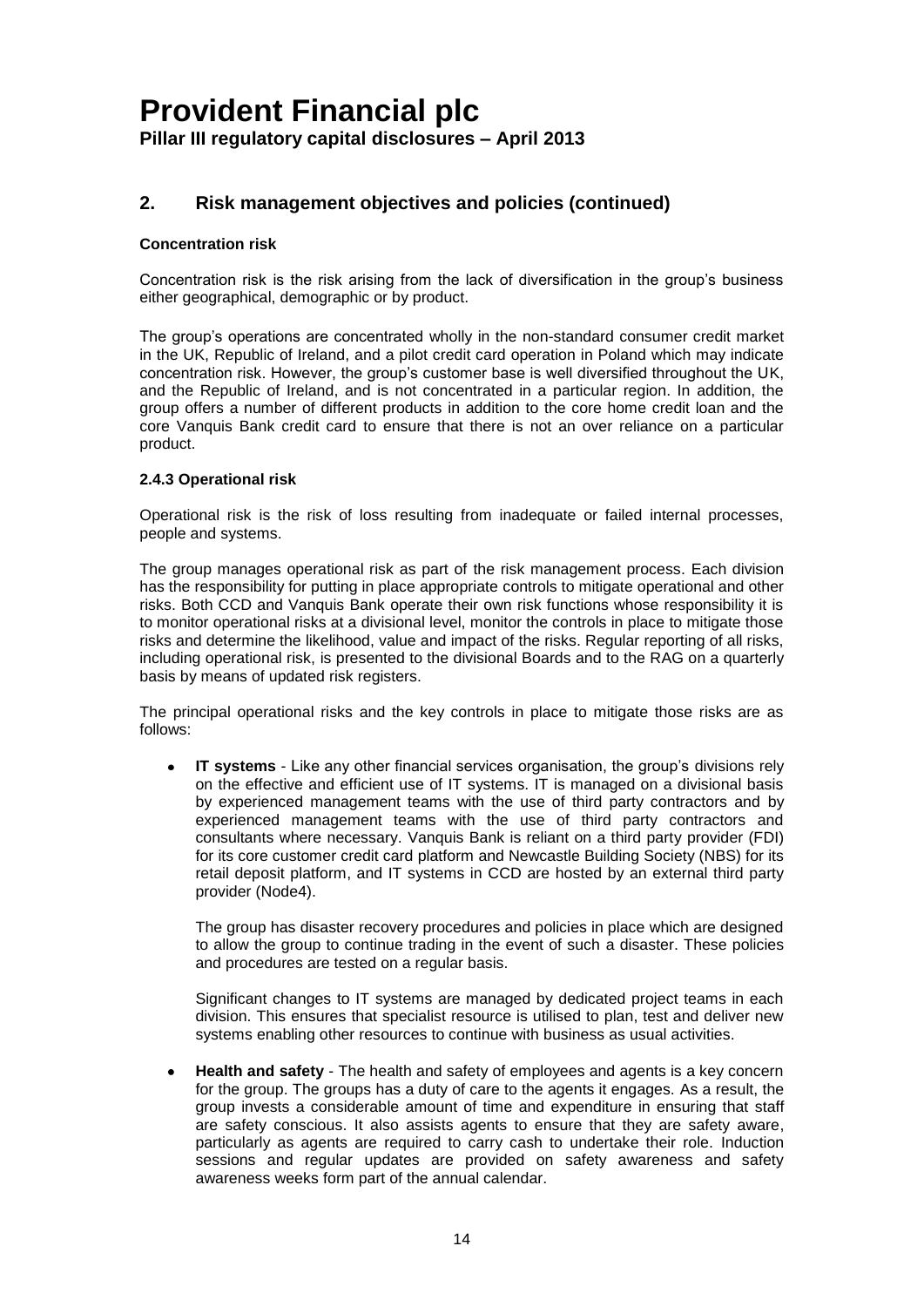### **2. Risk management objectives and policies (continued)**

- **Fraud**  The group is subject to the risk of fraud by customers, employees and  $\bullet$ agents. Both CCD and Vanquis Bank operate specialist departments to identify, investigate and report on fraudulent activity. Fraud reports are presented to the divisional Boards and the group Audit Committee.
- **Data loss** Both CCD and Vanquis Bank utilise and store sensitive personal data as part of their day-to-day operations. The group ensure that dedicated resources are in place to support the management of information security and maintain stringent IT and physical security policies. In addition, security-related incidents are reported to divisional risk committees and to Board committees where appropriate.
- **Recruiting and retaining highly skilled management and staff** The group is dependent on the executive directors and the senior management team to deliver the group's strategy. The group maintains effective recruitment, retention and succession planning strategies and monitors remuneration and incentive structures to ensure that they are appropriate and competitive. The group also ensures that there are training and development opportunities and effective staff communication throughout the business.

In addition to the above mitigating controls, the group also maintains a range of insurance policies to cover eventualities such as business interruption, loss of IT systems and crime.

### **2.4.4 Financial risk**

Financial risk is the risk of financial loss, whether in the form of profit, cash or capital, due to inadequate financial controls and processes. The group's financial risk category comprises liquidity risk, tax risk, interest rate risk, foreign exchange risk and pension risk. Risk descriptions together with the key controls to mitigate these risks are set out below:

### **Liquidity risk**

Liquidity risk is the risk that the group will have insufficient liquid resources available to fulfil its operational plans and/or to meet its financial obligations as they fall due. Credit markets and economic conditions continue to be difficult making it more challenging for companies to obtain funding.

Liquidity risk is managed by the group's centralised treasury department through daily monitoring of expected cashflows in accordance with a Board-approved group funding and liquidity policy. This process is monitored regularly by the Treasury Committee.

The group's funding and liquidity policy is designed to ensure that the group is able to continue to fund the growth of the business. The group therefore maintains headroom on its committed borrowing facilities to fund growth and contractual maturities for at least the following 12 months, after assuming that Vanquis Bank will fund up to a maximum of 90% of its receivables book through retail deposits.

The group is less exposed than other mainstream lenders to liquidity risk as the loans issued by the home credit business, the group's largest business, are of short-term duration (typically around one year) whereas the group's borrowings extend over a number of years.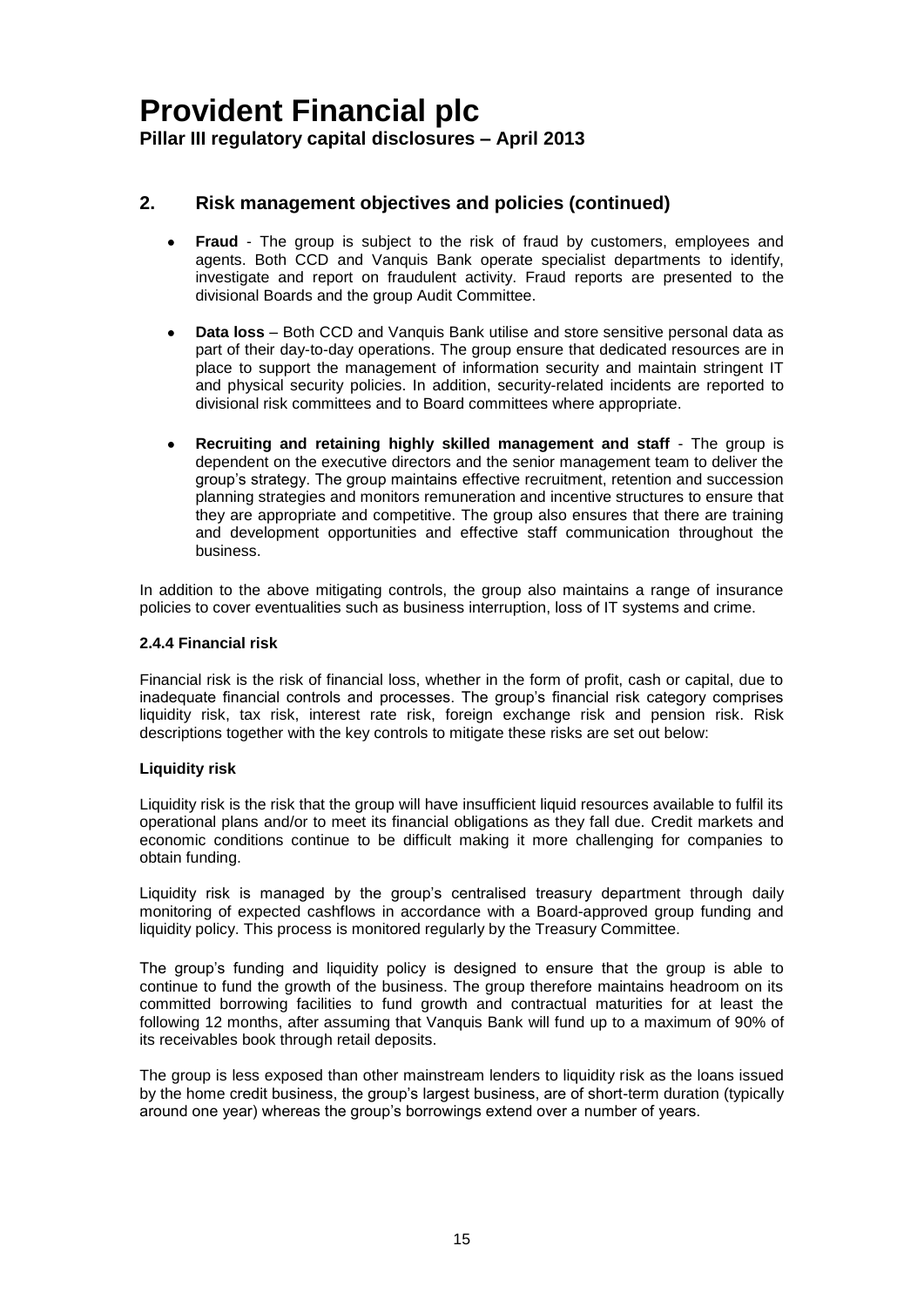### **2. Risk management objectives and policies (continued)**

At the end of 2012, the group had committed borrowing facilities of £1,387.9m (2011: £1,315.5m). These facilities provided committed headroom of £191.9m as at 31 December 2012 (2011: £288.1m) with an average period to maturity of 3.7 years (2011: 3.5 years). After taking account of the additional capacity for Vanquis Bank to take deposits up to 90% of receivables, the funding capacity was £394.1m at 31 December 2012.

The group's funding strategy is to establish secure funding through maintaining borrowing facilities, which, together with Vanquis Bank's retail deposits programme, meet contractual maturities and fund growth over at least the next 12 months and ensure that there is adequate diversification of funding sources. The group will seek to maintain three core legs to its funding: committed bank facilities, market funding, including public bonds and private placements, and retail deposits. The funding strategy is based on its strong relationships with banks and institutions, its investment grade rating of BBB with a stable outlook from Fitch and its success over the last three to four years in both extending and diversifying its funding sources.

As a PRA-regulated institution, Vanquis Bank is required to maintain a liquid assets buffer in order to ensure that it has sufficient liquid resources to fulfil its operational plans and meet its financial obligations as they fall due. As at 31 December 2012, the liquid assets buffer held by Vanquis Bank amounted to £52.3m (2011: £17.5m) in line with the liquidity guidance and transitional arrangements set by the FSA.

Vanquis Bank has historically been a Simplified Individual Liquidity Adequacy Standards (ILAS) Firm under the FSA's liquidity regime and has been permitted to hold the liquid assets buffer in a designated money market fund invested in a compliant sterling government fund. Vanquis Bank no longer meets the definition of a Simplified ILAS Firm due to the funding mix between its intercompany loan and retail deposits. Accordingly, from 1 February 2013, Vanquis Bank is now a Standard ILAS Firm for liquidity purposes and therefore the designated money market fund is no longer a PRA eligible asset. Going forward, the PRA liquid assets buffer will be held in government gilts or in the Bank of England Reserve Account.

As part of its obligations as a Standard ILAS Firm under the PRA's liquidity regime, Vanquis Bank undertakes stress testing and produces an Individual Liquidity Adequacy Assessment (ILAA) at least annually which informs liquidity policy. Key elements of this policy are to maintain sufficient buffers and committed facilities to meet obligations should stress events occur to funding inflows (for example suspension of deposit taking activities) and outflows (for example increased level of customer transactions). The ILAA also incorporates the company's Contingency Funding Plan which documents mitigating actions and procedures to be followed in the event of liquidity stress events.

### **Tax risk**

Tax risk is the risk of loss arising from changes in tax legislation or practice, the risk of loss arising from non-compliance with existing legislation, or changes in the employment status of CCD's self-employed agents.

The group has a Board approved tax strategy which has also been shared with HMRC. The group's overall tax risks are managed by an in-house tax team who are responsible for managing the group's tax affairs. In addition, advice from external professional advisors is sought for all material transactions and, where possible, tax treatments are agreed in advance with any relevant authorities.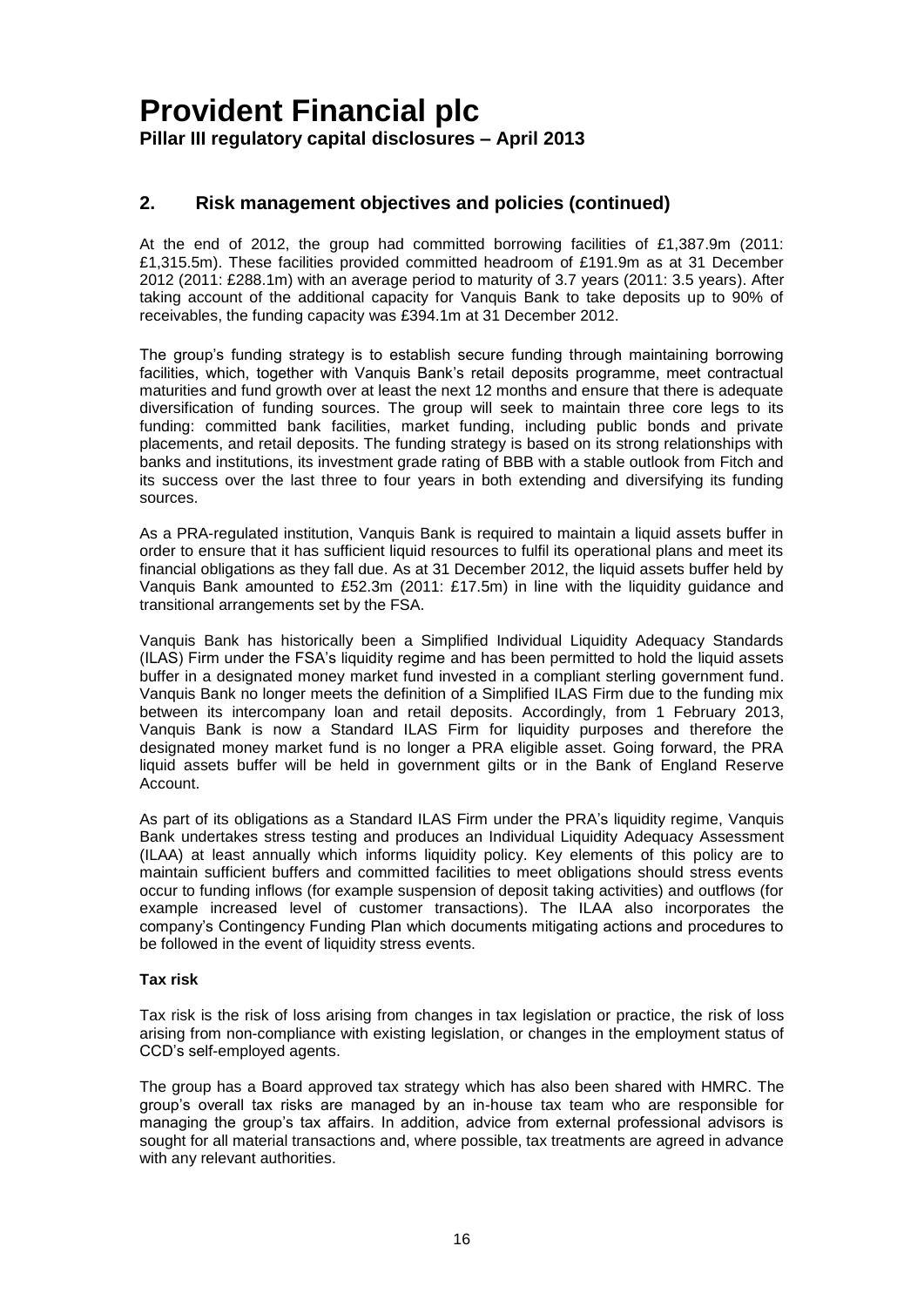### **2. Risk management objectives and policies (continued)**

The group's in-house tax team works closely with external advisors on key corporate and indirect tax matters, including the self-employed status of agents.

### **Interest rate risk**

Interest rate risk is the risk of a change in external interest rates which leads to an increase in the group's cost of borrowing.

The group's exposure to movements in interest rates is managed by the Treasury Committee and is governed by a Board-approved interest rate hedging policy which forms part of the group's treasury policies.

The group seeks to limit the net exposure to changes in interest rates. This is achieved through a combination of issuing fixed-rate debt and by the use of derivative financial instruments such as interest rate swaps.

Compared to other lenders, the group's interest cost is a relatively small part of the group's cost base, representing only 9.5% of total costs in the year ended 31 December 2012.

#### **Foreign exchange rate risk**

Foreign exchange rate risk is the risk of a change in foreign currency exchange rates leading to a reduction in profits or equity.

The group's exposure to movements in foreign exchange rates is monitored monthly by the Treasury Committee and is governed by a Board-approved foreign exchange rate risk management policy which forms part of the group's treasury policies.

The group's exposures to foreign exchange rate risk arise solely from: (i) the issuance of US dollar private placement loan notes, which are fully hedged into sterling through the use of cross-currency swaps; and (ii) the home credit operations in the Republic of Ireland and the Polish branch of Vanquis Bank, which are hedged by matching euro/zloty-denominated net assets with euro/zloty-denominated borrowings or forward contracts as closely as practicable.

#### **Pension risk**

Pension risk is the risk that there may be insufficient assets to meet the liabilities of the group's defined benefit pension scheme.

There is a risk that the liabilities within the scheme materially exceed the assets in the scheme due to changes in corporate bond yields, inflation, equity and bond returns (investment risk) and mortality rates (mortality risk). The current economic environment has led to volatile movements in equity markets and corporate bond yields. In addition, mortality rates in the UK continue to improve.

In order to mitigate the pension risk, the defined benefit pension scheme was substantially closed to new members joining the group after 1 January 2003. All new employees joining the group after 1 January 2003 are invited to join a stakeholder pension plan for which the group has no investment or mortality risk. In addition, during 2006, new pension arrangements were incorporated into the group's defined benefit scheme which gave active members the choice of (i) paying higher contributions into the scheme and retaining final salary benefits; or (ii) paying reduced contributions and joining the 'cash balance' section of the scheme. The aim of the new arrangements is to reduce the group's exposure to improving mortality rates. The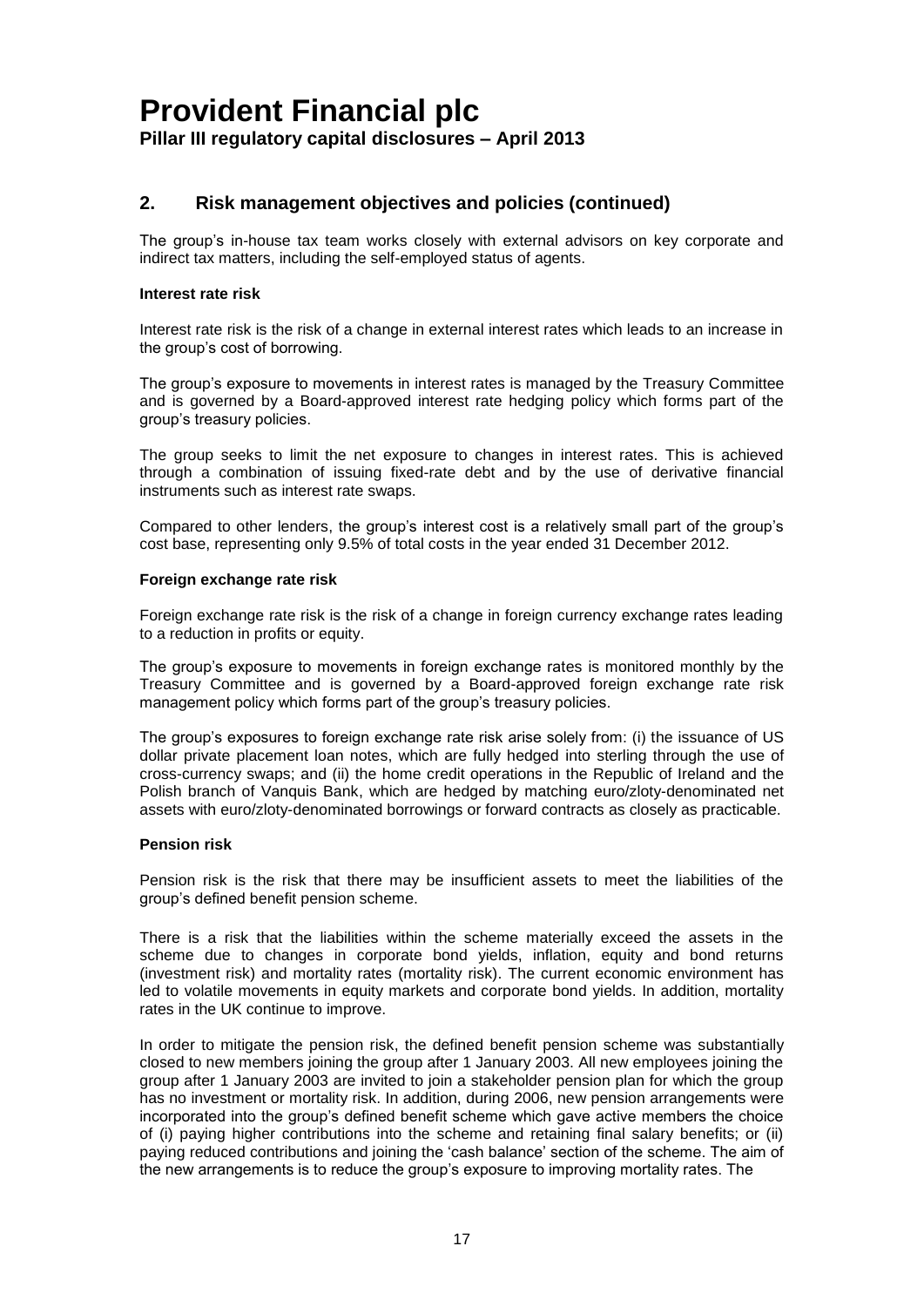### **2. Risk management objectives and policies (continued)**

scheme's investment strategy is to maintain a balance of assets between equities and bonds in order to reduce the risk of volatility in investment returns.

During 2012, the group further reviewed its pension arrangements and from 31 December 2012 the link to final salary at retirement no longer applied. Furthermore, no future final salary benefits will accrue, with all members now accruing benefits based on a percentage of salary that is revalued each year. As a result of the change, the past accrued final salary benefits will increase in the future in line with statutory revaluations (now linked to CPI inflation), rather than in line with future salary increases.

As at 31 December 2012, the group had a pension asset, calculated in accordance with IAS 19 'Employee benefits', of £23.0m (2011: £13.5m) on its balance sheet. The group, in conjunction with its advisors, continues to monitor investment strategy carefully.

### **2.4.5 Regulatory risk**

Regulatory risk is the risk of loss arising from a breach of existing regulation or future regulatory changes in the markets in which the group operates. The volatile economic environment of recent years has resulted in a greater focus on regulation, and there has been an increase in the level of scrutiny placed upon lenders in the non-standard market. In particular, the FCA will replace the OFT as the regulatory body for credit businesses in 2014 and there remains uncertainty as to the exact form of regulation. In addition the BASEL III regulatory regime for determining regulatory capital and liquidity requirements is to replace the current BASEL II regime in 2015.

The group's operations are subject to various forms of regulation originating from Europe, the UK, Poland and the Republic of Ireland. These regulations are subject to continual modification which could adversely affect the group's operations if they are not effectively anticipated and responded to. Changes to legislation could include the introduction of interest rate caps, changes to regulations on doorstep lending, more stringent consumer credit legislation or changes in the employment status of CCD's self-employed agents.

In order to effectively manage the risk associated with changing regulation, the group has a central in-house legal team which, working closely with the CCD and Vanquis Bank compliance functions, seeks to ensure that the group's operations are compliant with current legislation and manages the implementation of future changes to legislation. Expert third party legal advice is taken where necessary. Divisional compliance functions are in place which manage compliance and report to divisional Boards. In addition, both directly and through its trade body, the Consumer Credit Association and The UK Card Association, the group aims to maintain a constructive level of dialogue with its regulators to ensure that its businesses are fully understood. The group as full and active participation in all relevant regulatory review and consultation process in the UK and EU.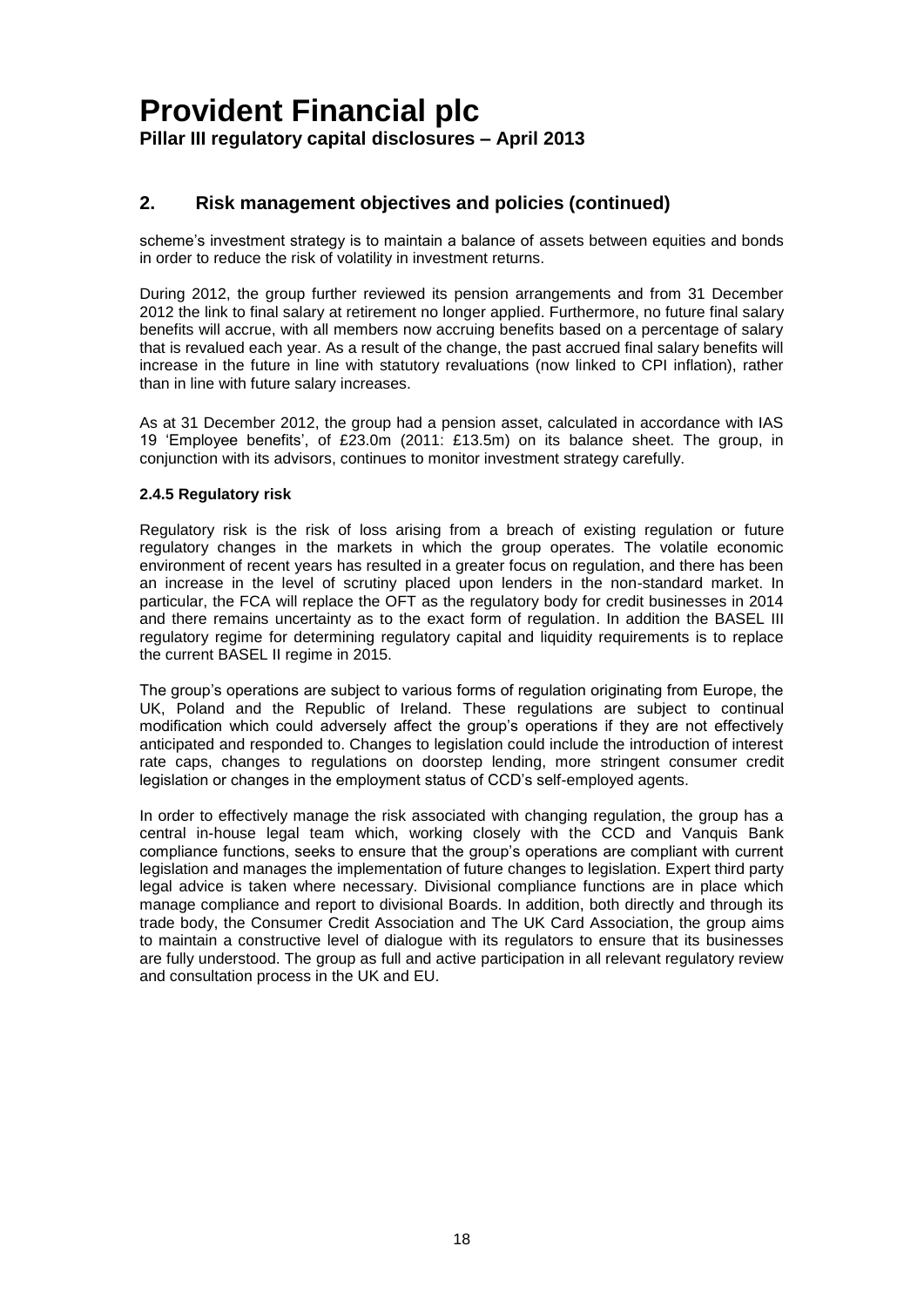**Pillar III regulatory capital disclosures – April 2013**

### **3. Capital adequacy**

### **3.1 Controls**

The group prudently manages its regulatory capital to ensure that it is always maintained at a sufficient level in excess of the ICG set by the PRA. The key controls in achieving this objective are:

- Monitoring the level of regulatory capital against the ICG on a monthly basis as part of the group's management accounts;
- Producing a rolling forecast, as part of the management accounts, projecting  $\bullet$ regulatory capital against the ICG for the remainder of the financial year;
- As part of the budget and budget update processes, forecasting regulatory capital for the following five years and comparing this to the group's ICG;
- Assessing the impact that strategic projects could have upon regulatory capital;
- Submitting regulatory capital reports to the PRA periodically; and
- Assessing the appropriateness of the ICG as part of the group's ICAAP process, including stress and scenario testing, and reporting to the PRA if it is no longer considered to be appropriate.

### **3.2 Composition of regulatory capital resources**

The group's regulatory capital resources comprise tier 1 and a small amount of lower tier 2 capital. The table below sets out the composition of the group's regulatory capital resources as at 31 December 2012:

|                                                |             | 2012   | 2011   |
|------------------------------------------------|-------------|--------|--------|
|                                                | <b>Note</b> | £m     | £m     |
| Core tier 1 capital:                           |             |        |        |
| Called-up share capital                        |             | 28.7   | 28.5   |
| Share premium account                          |             | 148.1  | 146.0  |
| Retained earnings and other reserves           |             | 189.1  | 152.6  |
|                                                |             | 365.9  | 327.1  |
| Deductions from tier 1 capital:                |             |        |        |
| Intangible assets                              | 2           | (9.5)  | (15.0) |
| Investment in own shares                       | 3           | (1.2)  | (4.6)  |
|                                                |             | (10.7) | (19.6) |
| Total tier 1 capital after deductions          |             | 355.2  | 307.5  |
| Tier 2 capital:                                |             |        |        |
| Lower tier 2 capital - Subordinated Ioan notes | 4           | 3.6    | 4.8    |
| Total regulatory capital resources             |             | 358.8  | 312.3  |

1. Retained earnings and other reserves for regulatory capital purposes represent the group's equity reserves, adjusted to exclude the group's pension asset, net of deferred tax, and fair value movements in respect of derivative financial instruments, net of deferred tax. The group's retained earnings and other reserves included in tier 1 regulatory capital can be reconciled to the amounts disclosed in the 2012 and 2011 financial statements as follows: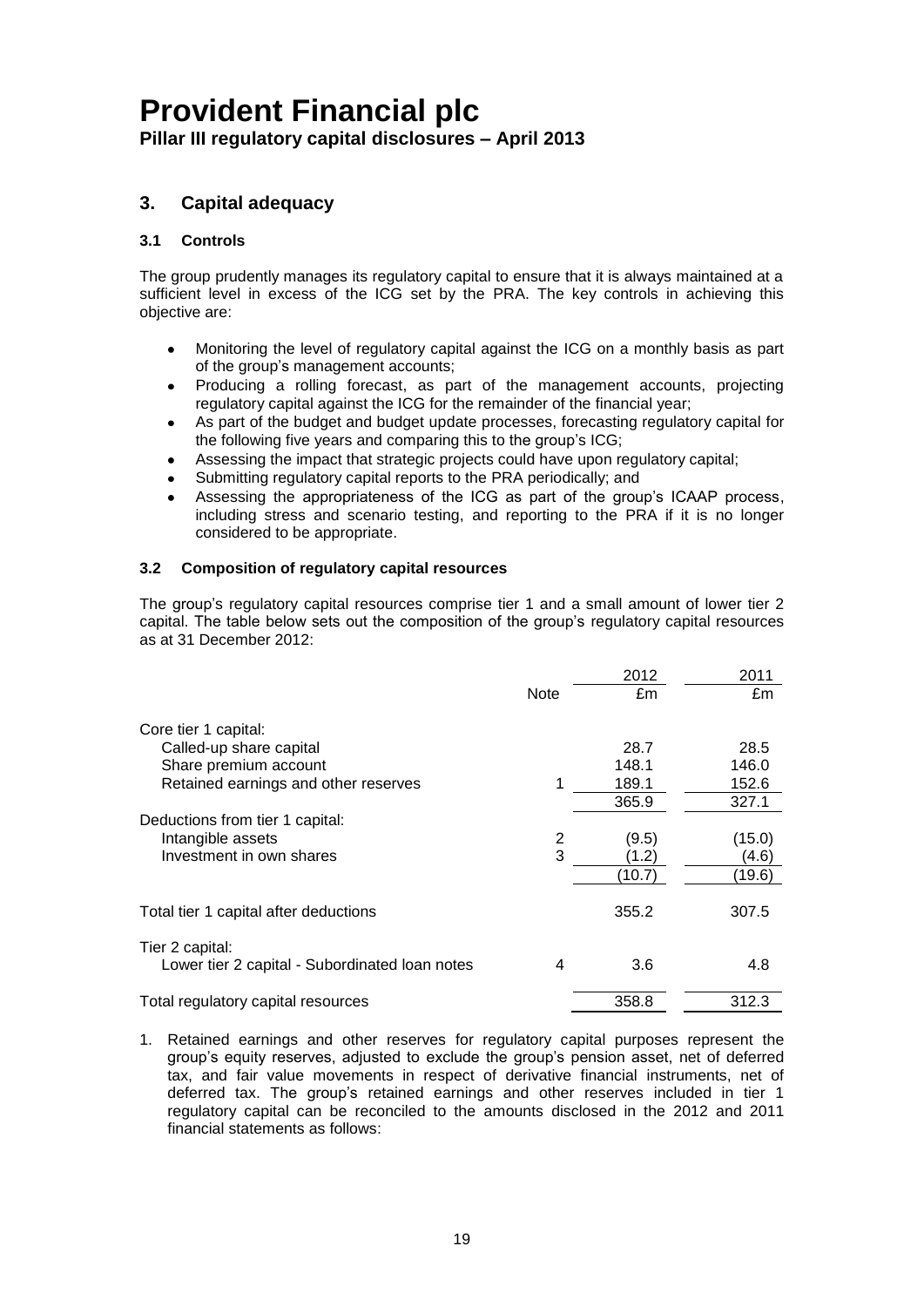**Pillar III regulatory capital disclosures – April 2013**

### **3. Capital adequacy (continued)**

|                                                                    | 2012   | 2011   |
|--------------------------------------------------------------------|--------|--------|
|                                                                    | £m     | £m     |
| Retained earnings                                                  | 185.4  | 142.3  |
| Other reserves:                                                    |        |        |
| Profit retained by subsidiary                                      | 0.8    | 0.8    |
| Capital redemption reserve                                         | 3.6    | 3.6    |
| Hedging reserve                                                    | (7.0)  | (6.4)  |
| Share-based payment reserve                                        | 16.8   | 16.0   |
| Retained earnings and other reserves included in the financial     |        |        |
| statements                                                         | 199.6  | 156.3  |
| Regulatory capital adjustments:                                    |        |        |
| Pension asset                                                      | (23.0) | (13.5) |
| Deferred tax on pension asset                                      | 5.4    | 3.4    |
| Fair value of derivative financial instruments                     | 9.1    | 8.5    |
| Deferred tax on fair value of derivative financial instruments     | (2.0)  | (2.1)  |
| Retained earnings and other reserves included in tier 1 regulatory |        |        |
| capital                                                            | 189.1  | 152.6  |

- 2. Intangible assets comprise goodwill and capitalised software and software development costs. These are required to be deducted from capital for regulatory capital purposes.
- 3. The investment in own shares represents shares in Provident Financial plc which have been purchased to satisfy grants and awards made under the group's share incentive schemes. These are required to be deducted from capital for regulatory capital purposes.
- 4. The group's lower tier 2 capital represents subordinated loan notes which are repayable on 15 June 2015 and accrue interest at 5.5594%. The subordinated loan notes are hybrid instruments which have attributes of both debt and equity which, subject to certain criteria, allow the loan notes to qualify as eligible lower tier 2 capital. The criteria include the need for the loan notes to be long-term in nature, subordinated to all other borrowings and liabilities upon winding up of the company and not contain financial ratio covenants which may trigger early redemption by the note holders. There are two further restrictions on the recognition of the subordinated loan notes as eligible lower tier 2 regulatory capital:
	- (i) Lower tier 2 regulatory capital cannot exceed 50% of tier 1 capital; and
	- (ii) When the loan notes have more than 5 years until maturity, they are fully eligible, subject to (i) above, as lower tier 2 regulatory capital. However, when they have less than 5 years until maturity, the amount eligible for recognition as lower tier 2 regulatory capital reduces by 20% per annum for each year below 5 years.

As at 31 December 2012, the subordinated loan notes were not in excess of 50% of tier 1 capital and had 3 years until maturity. Accordingly, 60% of the full amount of the loan notes was eligible as lower tier 2 capital.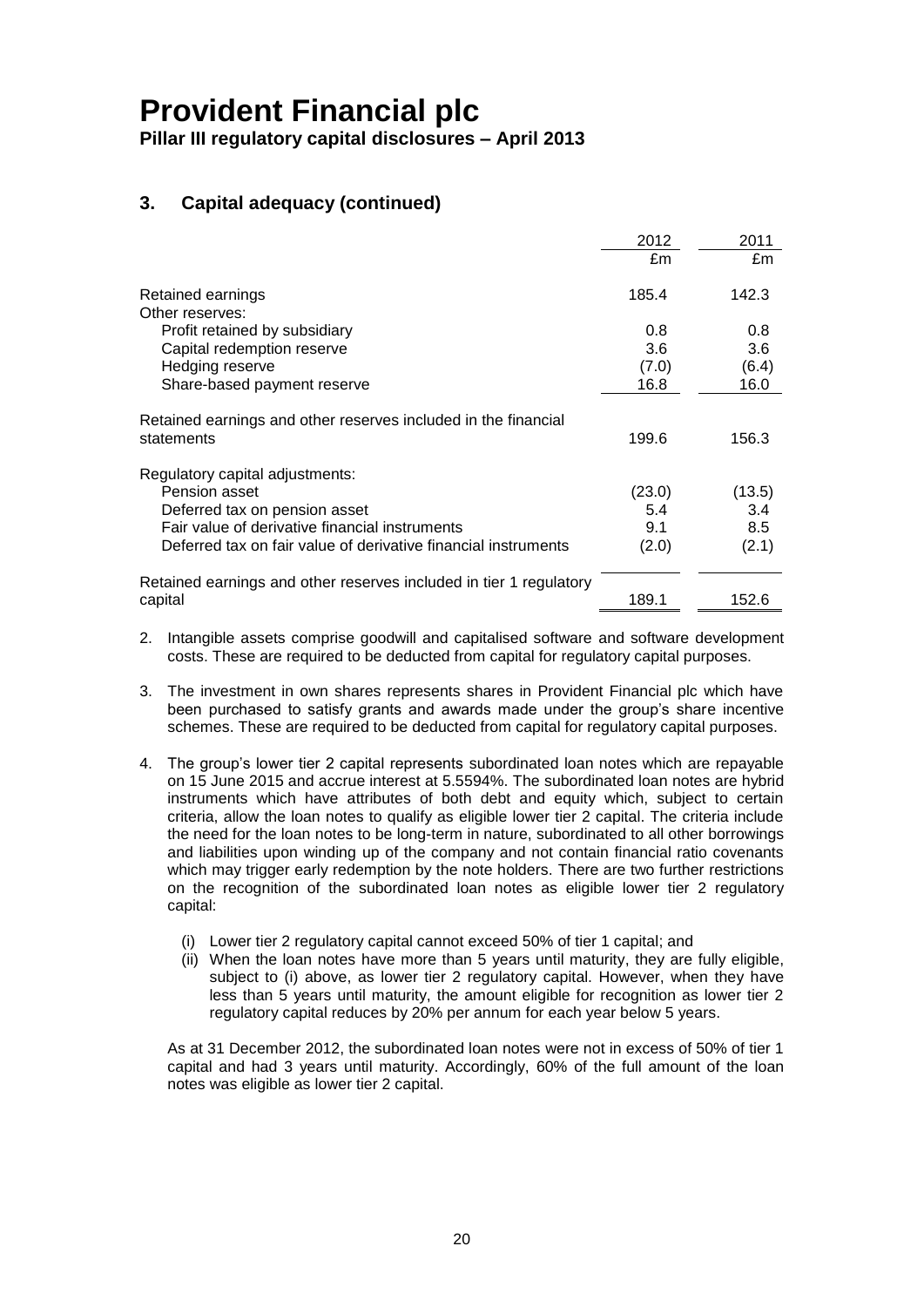**Pillar III regulatory capital disclosures – April 2013**

### **3. Capital adequacy (continued)**

### **3.3 Pillar I minimum capital requirement**

In calculating the Pillar I minimum capital requirement, the group has adopted the standardised approach to credit risk and the alternative standardised approach to operational risk.

An analysis of the Pillar I minimum capital requirement as at 31 December 2012 is as follows:

|                                                        | 2012  | 2011 |
|--------------------------------------------------------|-------|------|
|                                                        | £m    | £m   |
| Credit risk:                                           |       |      |
| Retail - not past due                                  | 79.5  | 68.6 |
| Retail - past due                                      | 16.7  | 16.6 |
| Other                                                  | 4.9   | 5.0  |
| Total credit risk                                      | 101.1 | 90.2 |
| Operational risk                                       | 8.5   | 7.9  |
| Counterparty risk                                      | 0.2   | 0.4  |
| Market risk                                            | 0.2   |      |
| Pillar I minimum capital requirement as at 31 December | 110.0 | 98.5 |

### **3.4 Capital adequacy ratio**

The ICG set by the FSA is expressed as a percentage of the minimum regulatory capital required under Pillar I of the CRD together with certain additional capital add-ons to cover other risks.

As at 31 December 2012, the group's total regulatory capital resources amounted to £358.8m (2011: £312.3m). This was comfortably in excess of the ICG set by the FSA.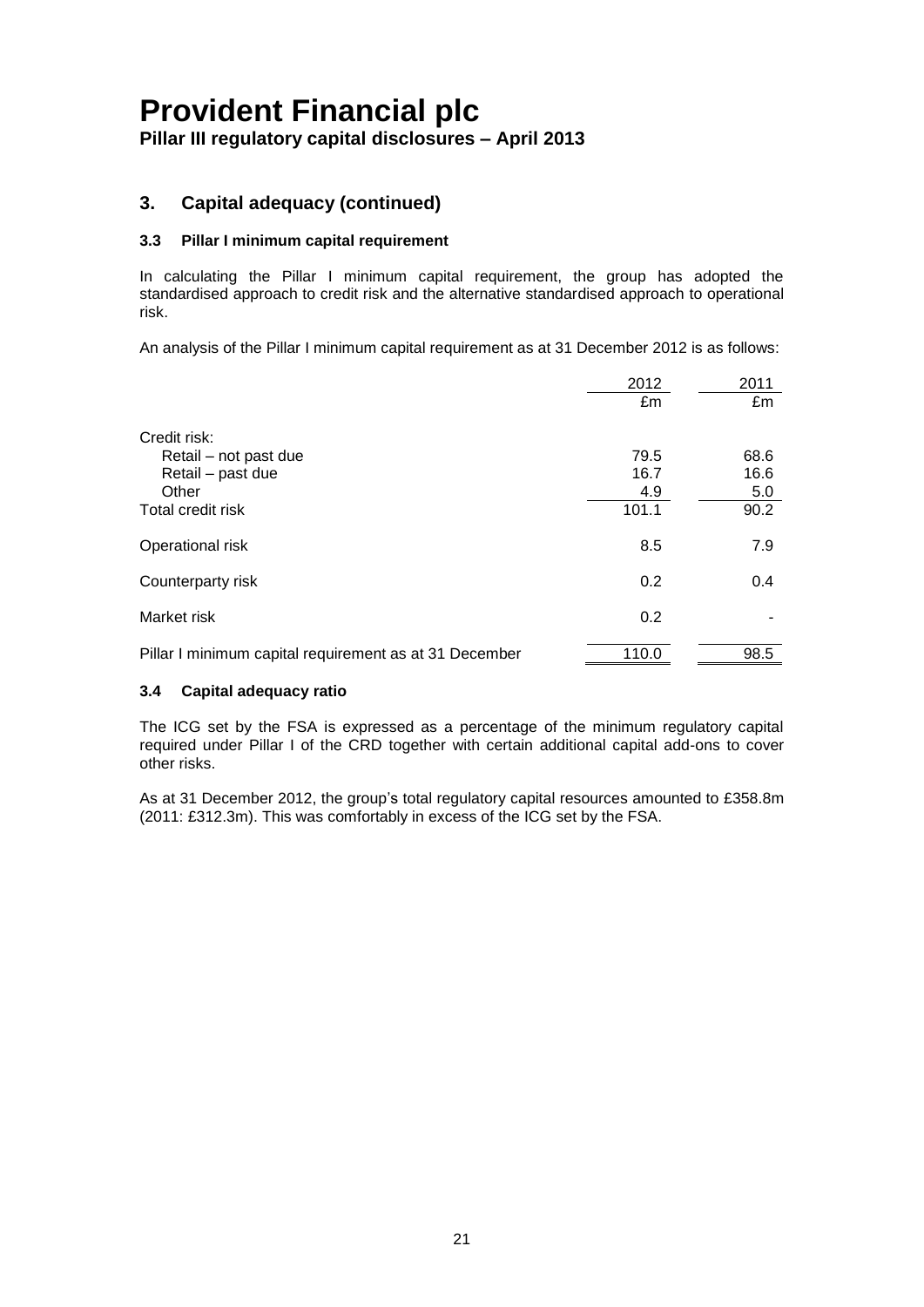### **4. Credit risk**

### **4.1 Accounting policy for customer receivables**

All customer receivables are initially recognised at the amount loaned to the customer plus directly attributable incremental issue costs. After initial recognition, customer receivables are subsequently measured at amortised cost. Amortised cost is the amount of the customer receivable at initial recognition less customer repayments, plus revenue earned calculated using the effective interest rate, less any deduction for impairment.

The group reviews its portfolio of loans and receivables for impairment at each balance sheet date. For the purposes of assessing the impairment of customer loans and receivables, customers are categorised into arrears stages as this is considered to be the most reliable indication of future payment performance. The group makes judgements to determine whether there is objective evidence which indicates that there has been an adverse effect on expected future cash flows.

In the weekly home credit business of CCD, receivables are deemed to be impaired when the cumulative amount of two or more contractual weekly payments have been missed in the previous 12 weeks, since only at this point do the expected future cash flows from loans deteriorate significantly. Loans with one missed weekly payment over the previous 12-week period are not deemed to be impaired. The amount of impairment loss is calculated on a portfolio basis by reference to arrears stages and is measured as the difference between the carrying value of the loans and the present value of estimated future cashflows discounted at the original effective interest rate.

Customer accounts in Vanquis Bank are deemed to be impaired when one contractual monthly payment has been missed. Impairment is calculated as the difference between the carrying value of receivables and the present value of estimated future cashflows discounted at the original effective interest rate.

The level of impairment in both businesses is calculated using models which use historical payment performance to generate the estimated amount and timing of future cash flows from each arrears stage, and are regularly tested using subsequent cash collections to ensure they retain sufficient accuracy. The impairment models are regularly reviewed to take account of the current economic environment, product mix and recent customer payment performance. However, on the basis that the payment performance of customers could be different from the assumption used in estimating future cash flows, a material adjustment to the carrying value of amounts receivable from customers may be required.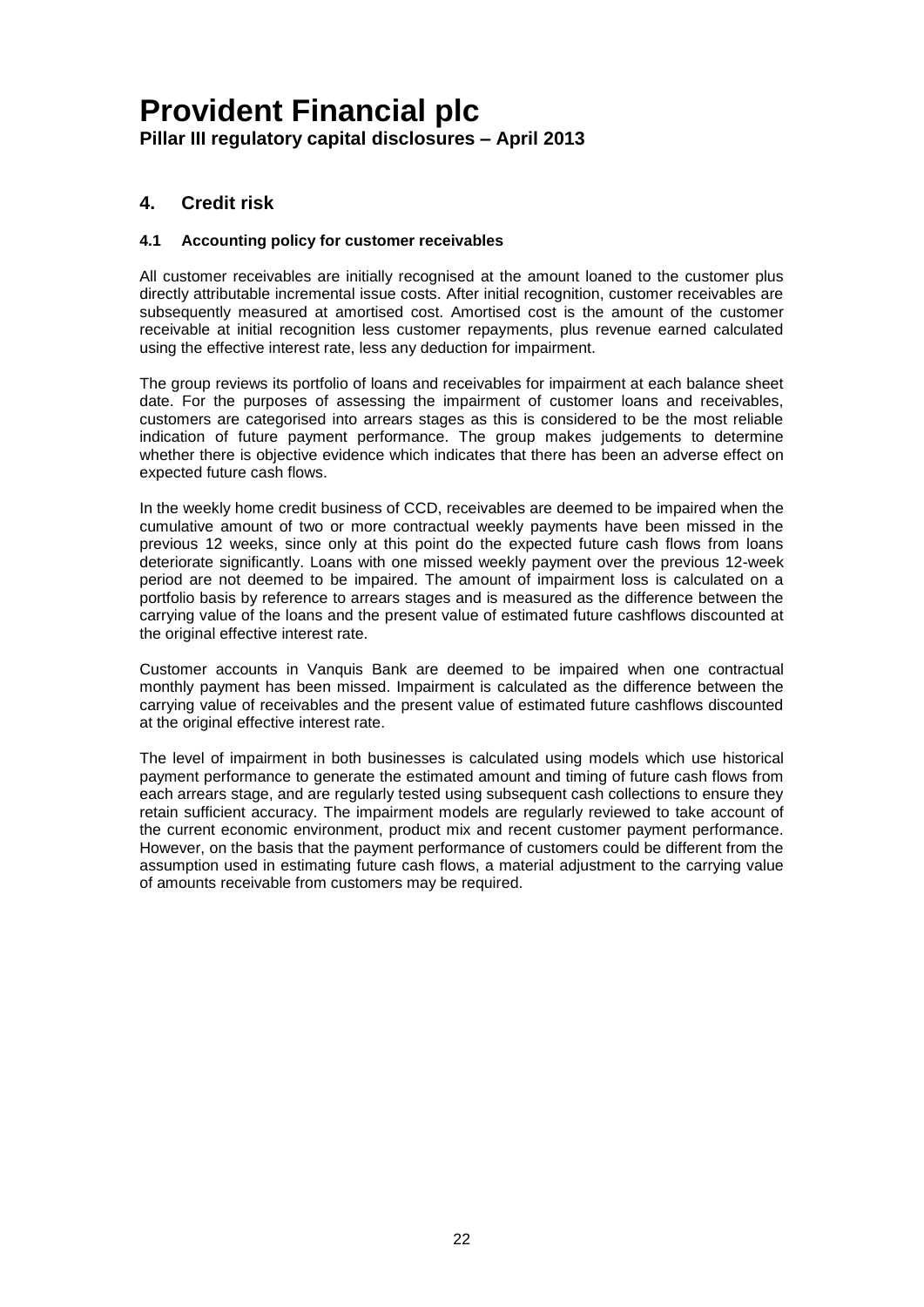### **4. Credit risk (continued)**

### **4.2 Analysis of credit risk exposures**

The group's maximum exposure to credit risk on customer receivables is the carrying value of customers receivables recorded in the group's balance sheet.

All customer receivables are classed as retail exposures. Vanquis Bank exposures are revolving retail exposures.

Exposures analysed by business division are as follows:

|                            | 2012<br>£m     | 2011<br>£m     |
|----------------------------|----------------|----------------|
| <b>CCD</b><br>Vanquis Bank | 870.5<br>643.3 | 879.3<br>453.4 |
| Total                      | 1,513.8        | 1,332.7        |

The average exposure in the year to 31 December 2012 was £1,320.1m (31 December 2011: £1,151.5m).

Exposures analysed by geographical area are as follows:

|                     | 2012    | 2011    |
|---------------------|---------|---------|
|                     | £m      | £m      |
| UK                  | 1,451.0 | 1,274.7 |
| Republic of Ireland | 61.0    | 58.0    |
| Poland              | 1.8     |         |
| Total               | 1,513.8 | 1,332.7 |

The group's exposures are well dispersed across the United Kingdom (UK), Republic of Ireland (ROI). Poland balances represent the pilot in the Polish credit card market. A decision as to whether to proceed to roll-out will be made by the 2013 half year.

The following table shows the residual maturity of exposures by business on a contractual basis:

|              |          |            | 2012    |          |            | 2011    |
|--------------|----------|------------|---------|----------|------------|---------|
|              | Due      | Due within |         | Due      | Due within |         |
|              | within   | one to two |         | within   | one to two |         |
|              | one year | vears      | Total   | one year | vears      | Total   |
|              | £m       | £m         | £m      | £m       | £m         | £m      |
| <b>CCD</b>   | 773.0    | 97.5       | 870.5   | 791.3    | 88.0       | 879.3   |
| Vanquis Bank | 643.3    | ۰          | 643.3   | 453.4    | ۰          | 453.4   |
| Total        | 1,416.3  | 97.5       | 1,513.8 | 1.244.7  | 88.0       | 1,332.7 |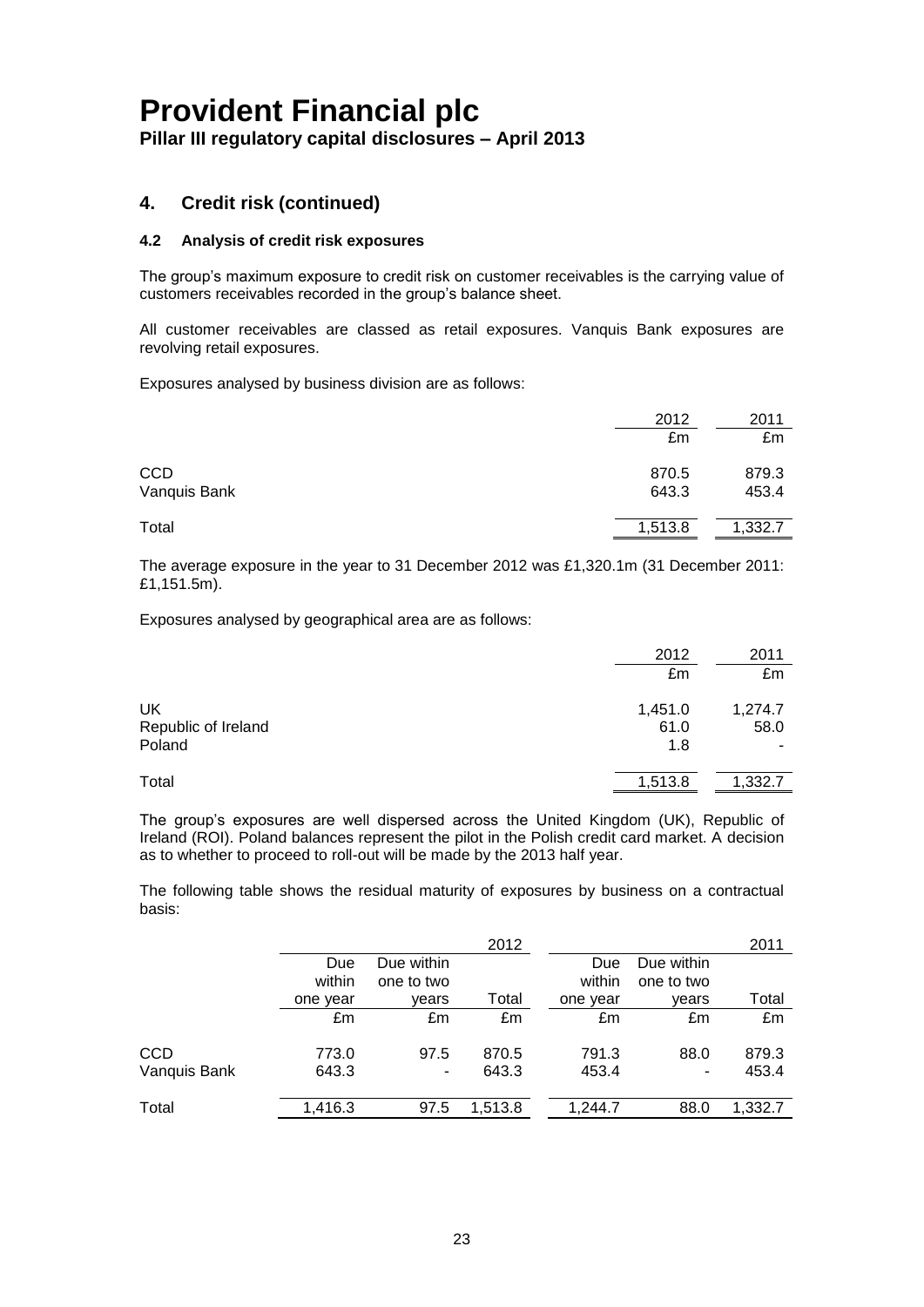**Pillar III regulatory capital disclosures – April 2013**

### **4. Credit risk (continued)**

### **4.3 Credit quality of customer receivables**

In the home credit business, past due but not impaired balances relate to loans which are contractually overdue. However, contractually overdue loans are not deemed to be impaired unless the customer has missed two or more cumulative weekly payments in the previous 12 week period, since only at this point do the expected future cash flows from loans deteriorate significantly.

Within Vanquis Bank, customer balances are deemed to be impaired as soon as customers miss one contractual monthly payment. Therefore, within Vanquis Bank, there are no accounts/balances which are past due but not impaired.

The credit quality of customer receivables is as follows:

|                                                                        | 2012<br>£m              | 2011<br>£m              |
|------------------------------------------------------------------------|-------------------------|-------------------------|
| Neither past due nor impaired<br>Past due but not impaired<br>Impaired | 877.3<br>138.0<br>498.5 | 712.4<br>138.5<br>481.8 |
| Total                                                                  | 1,513.8                 | 1,332.7                 |

The credit quality of customer receivables analysed by business division is as follows:

|                                  |            |             | 2012    |            |             | 2011    |
|----------------------------------|------------|-------------|---------|------------|-------------|---------|
|                                  |            | Vanquis     |         |            | Vanquis     |         |
|                                  | <b>CCD</b> | <b>Bank</b> | Total   | <b>CCD</b> | <b>Bank</b> | Total   |
|                                  | £m         | £m          | £m      | £m         | £m          | £m      |
| Neither past due nor<br>impaired | 296.4      | 580.9       | 877.3   | 309.0      | 403.4       | 712.4   |
| Past due but not<br>impaired     | 138.0      | ۰           | 138.0   | 138.5      |             | 138.5   |
| Impaired                         | 436.1      | 62.4        | 498.5   | 431.8      | 50.0        | 481.8   |
| Total                            | 870.5      | 643.3       | 1,513.8 | 879.3      | 453.4       | 1,332.7 |

The credit quality of customer receivables analysed by geographical area is as follows:

|                                  |         |      |        | 2012    |         |      |                          | 2011    |
|----------------------------------|---------|------|--------|---------|---------|------|--------------------------|---------|
|                                  | UK      | ROI  | Poland | Total   | UK      | ROI  | Poland                   | Total   |
|                                  | £m      | £m   | £m     | £m      | £m      | £m   | £m                       | £m      |
| Neither past due<br>nor impaired | 847.8   | 27.8 | 1.7    | 877.3   | 683.7   | 28.7 | $\overline{\phantom{a}}$ | 712.4   |
| Past due but not<br>impaired     | 131.2   | 6.8  | ۰.     | 138.0   | 130.8   | 7.7  | $\overline{\phantom{a}}$ | 138.5   |
| Impaired                         | 472.0   | 26.4 | 0.1    | 498.5   | 460.2   | 21.6 | ۰                        | 481.8   |
| Total                            | 1,451.0 | 61.0 | 1.8    | 1,513.8 | 1.274.7 | 58.0 | -                        | 1,332.7 |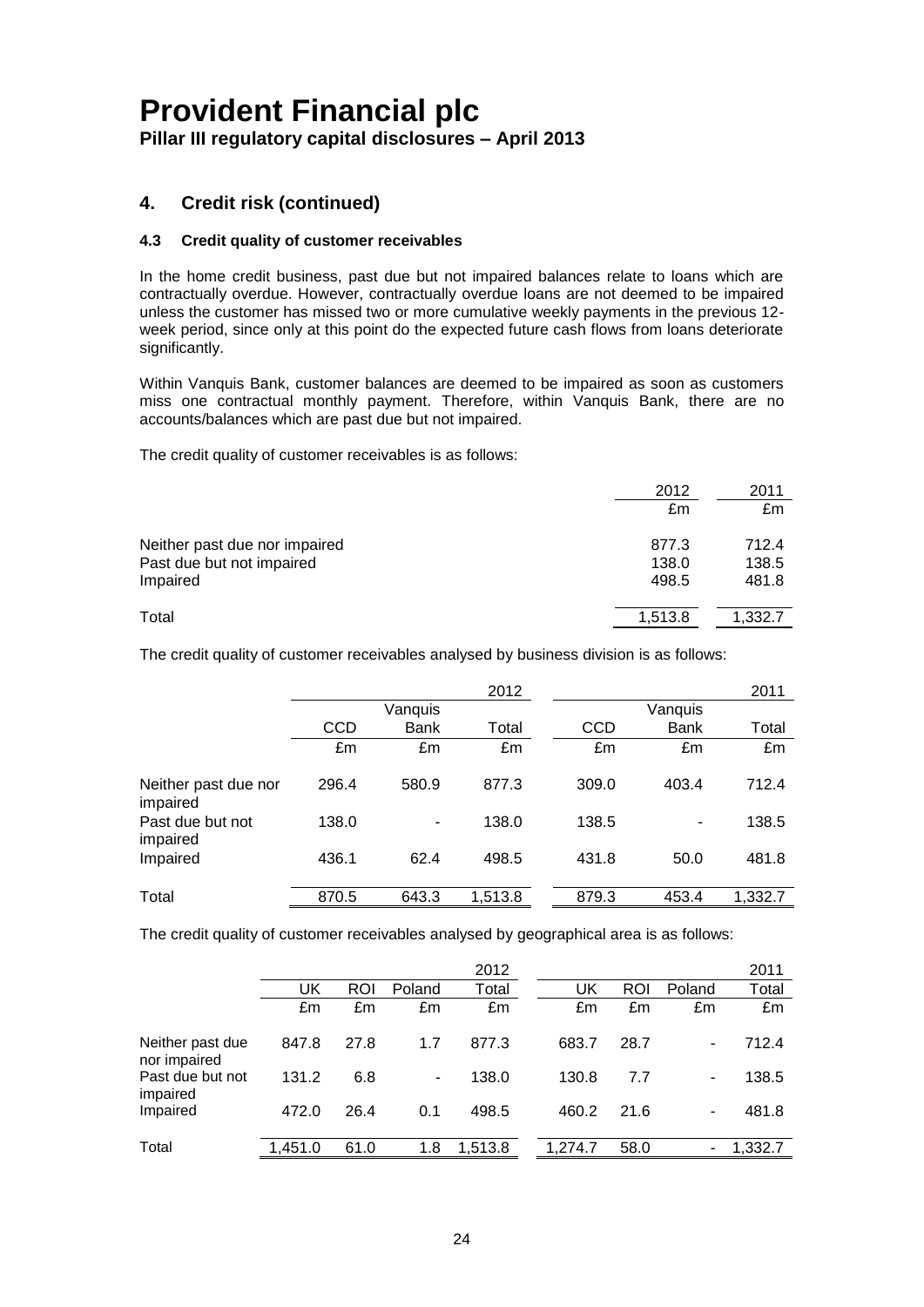**Pillar III regulatory capital disclosures – April 2013**

### **4. Credit risk (continued)**

### **4.4 Movement in impairment provisions**

The impairment charge to the income statement in respect of customer receivables analysed by business division is as follows:

|                            | 2012          | 2011          |
|----------------------------|---------------|---------------|
|                            | £m            | £m            |
| <b>CCD</b><br>Vanquis Bank | 230.2<br>95.9 | 223.8<br>76.9 |
| Total                      | 326.1         | 300.7         |

The movement in the impairment allowance account within Vanquis Bank in the year is as follows:

|                                     | 2012   | 2011   |
|-------------------------------------|--------|--------|
|                                     | £m     | £m     |
| At 1 January                        | 62.4   | 45.9   |
| Charge for the year                 | 95.9   | 76.9   |
| Amounts written off during the year | (71.2) | (71.0) |
| Amounts recovered during the year   | 4.3    | 10.6   |
| At 31 December                      | 91.4   | 62.4   |

For CCD, impairment charges are deducted directly from the carrying value of receivables without the use of an impairment allowance account. Accordingly, it is not possible to disclose movements in an impairment allowance account for CCD.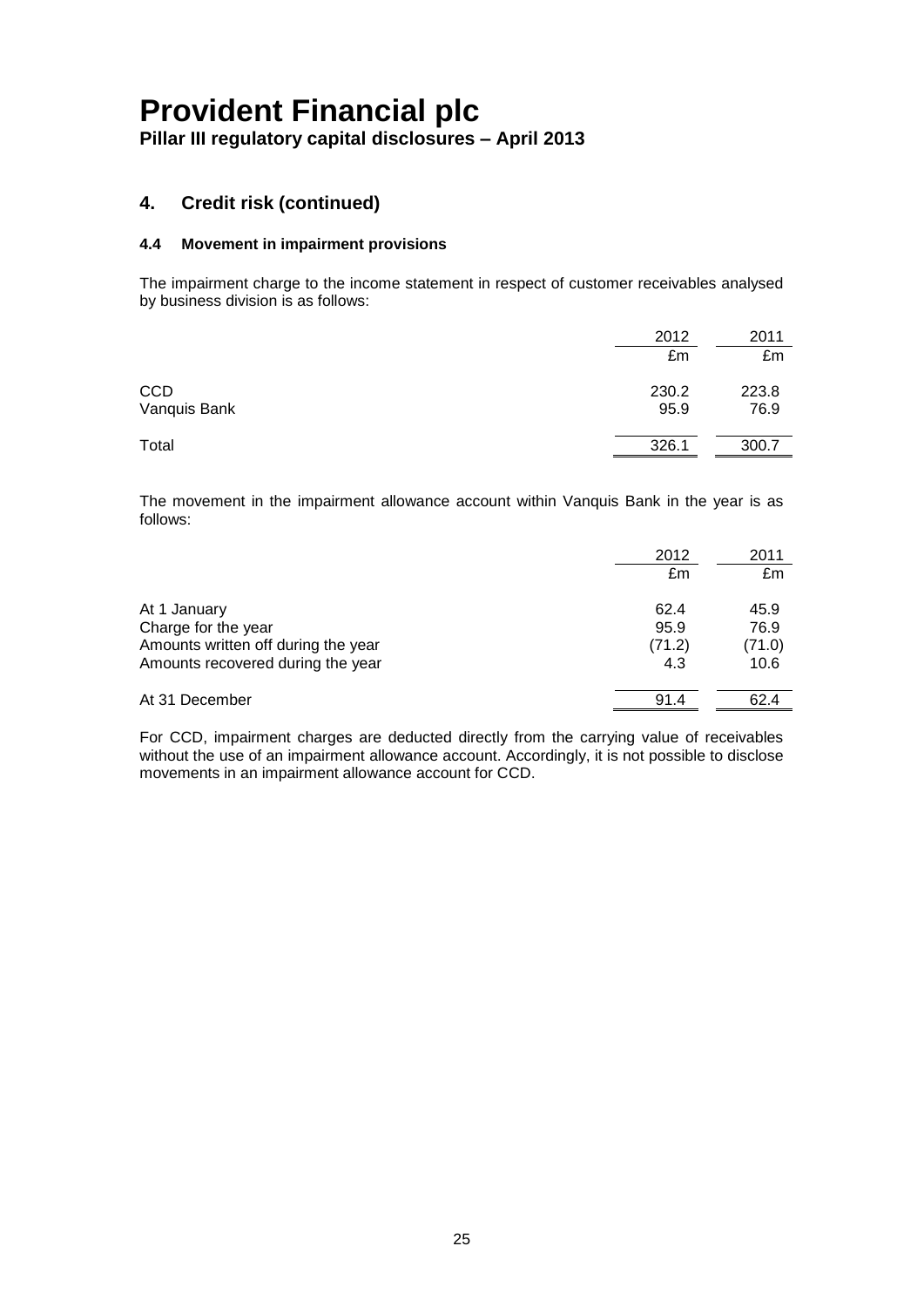### **Pillar III regulatory capital disclosures – April 2013**

### **5. Counterparty credit risk**

Details of the group's counterparty credit risk and the controls in place to mitigate the risk are set out in section 2.4.1 on page 10.

### **5.1 Counterparty exposure limits**

The counterparty credit limits that are applied to banks and similar institutions are based on:

- Credit rating limits; and
- An assessment of excess risk.

The group uses credit ratings as an independent measure of an institution's capacity for timely payment of debt. The group relies principally on two UK rating agencies; Moodys and Fitch Ratings. Rating limits are determined by reference to the lower of the long-term rating granted to an institution by Moodys and Fitch Ratings. In each case the institution must also have the highest short-term credit rating of P-1 to be acceptable.

Excess risk is considered by the Board on a case by case basis. It is applicable for institutions with whom the group has a strong lending relationship.

### **5.2 Exposures to counterparties**

The group measures exposure value on counterparty credit exposures under the counterparty credit risk (CCR) mark-to-market method. This exposure value is derived by adding the gross positive fair value of the contract (replacement cost) to the contract's potential credit exposure, which is derived by applying a multiple based on the contract's residual maturity to the notional value of the contract.

The group uses derivative financial instruments to hedge the interest rate risk and foreign exchange rate risk on its borrowings. The group does not enter into speculative transactions or positions.

The contractual/notional amounts and the fair value of derivative financial instruments are set out below:

|                                       |             |          | 2012        |              |                          | 2011        |
|---------------------------------------|-------------|----------|-------------|--------------|--------------------------|-------------|
|                                       | Contractual | Fair     | Fair        | Contractual/ | Fair                     | Fair        |
|                                       | /notional   | value of | value of    | notional     | value of                 | value of    |
|                                       | amount      | assets   | liabilities | amount       | assets                   | liabilities |
|                                       | £m          | £m       | £m          | £m           | £m                       | £m          |
| Interest rate swaps<br>Cross-currency | 120.0       |          | (9.4)       | 590.0        | $\overline{\phantom{a}}$ | (9.5)       |
| swaps<br>Foreign exchange             | 84.9        | 8.1      | (1.9)       | 84.9         | 11.9                     |             |
| contracts                             | 7.5         | ۰        | (0.1)       | 6.7          | 0.3                      |             |
| Total                                 | 212.4       | 8.1      | (11.4)      | 681.6        | 12.2                     | (9.5)       |

Due to the high-quality nature of the group's counterparties, the group does not secure collateral and does not establish credit reserves. The group does not provide collateral to counterparties and there is no requirement to provide collateral in the event of a downgrade in the group's own credit rating (currently BBB with a stable outlook by Fitch Ratings) or any other circumstances. The group has no wrong-way risk exposures or credit derivative hedges.